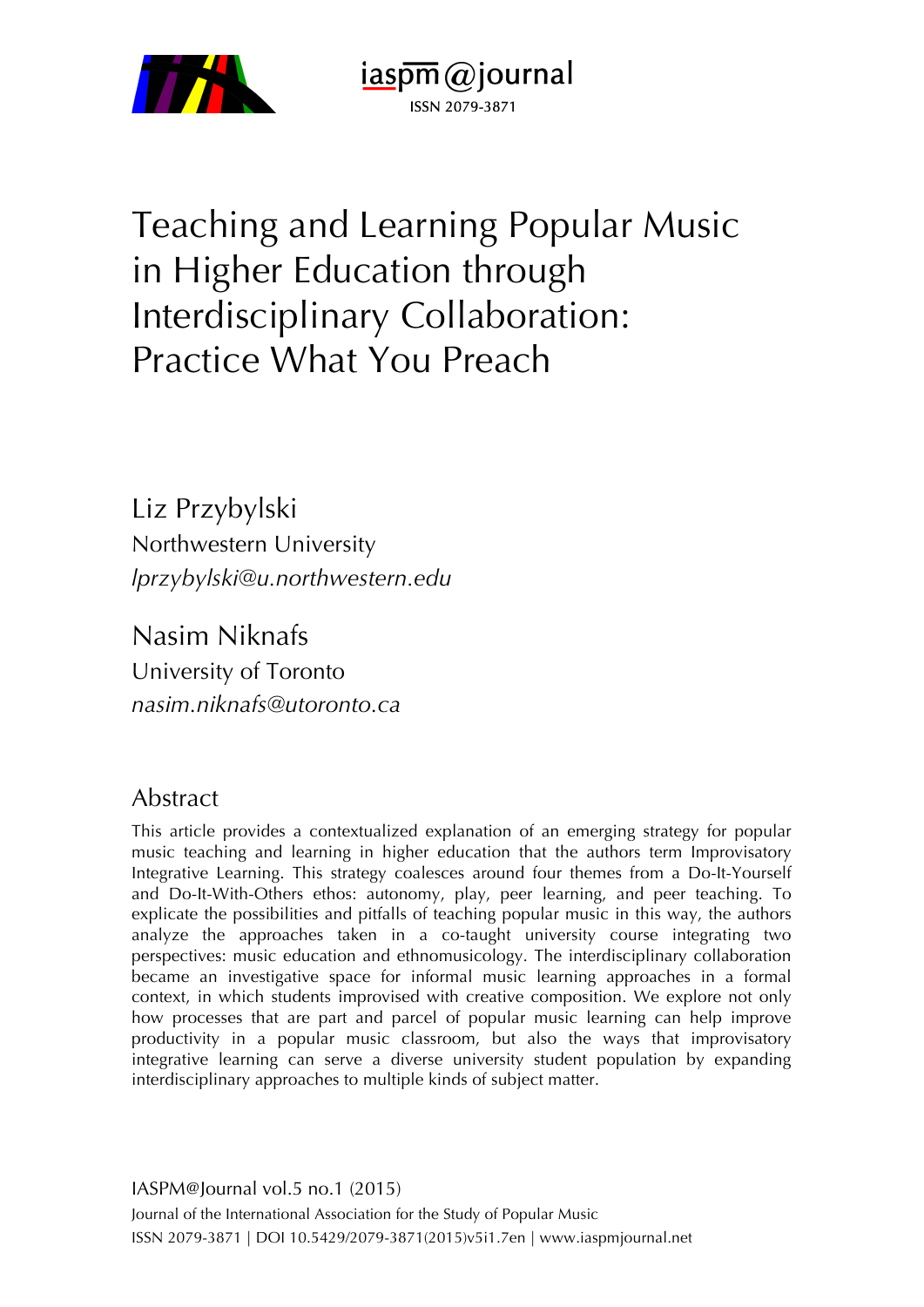KEYWORDS: Improvisatory Integrative Learning, popular music teaching and learning, higher education, informal music learning, Do-It-Yourself (DIY), Do-It-With-Others (DIWO)

## Introduction

Students sit in pairs or small groups at stations in a music technology lab. Each group clusters around a computer and a piano keyboard. Some students chat noisily, gesturing or jotting down notes as they go. Others focus on the large Digital Audio Workstation screen in front of them, moving segments of recorded audio or trying out effects they have recently learned to apply. Still others play the keyboards, listening to their output through headphones. Students move at their own pace, focusing on composition, collaboration, making specific sounds, or working through ideas. Movement in the lab is fluid, teachers circulating and students occasionally moving about to peer at another screen, get a CD, or plug in another set of headphones. Groups are at different phases of the project, but all students are working at making their own popular music compositions, using strategies they have recently learned during an in-class workshop. The music computer room has actually become a sort of laboratory; changing sounds resonate into students' headphones as they experiment. Interestingly, these students are not learning music technology for future work as music majors. They are not receiving credit as part of a music ensemble. Rather, students are engaged in a music studies class that asks them to critically analyze music making in context while taking a new leap into creative composition.

This classroom scene was just one session of a co-taught interdisciplinary popular music course, Music and Contemporary Politics, which will be discussed more fully later in the article. The course was designed so that students could easily discuss, improvise, and share ideas in much the same way that a DIY community of musicians might collaborate. Placed within the existing university structure, the course also maintained aspects from a more traditional music curriculum. In this article, the authors present their pedagogical strategies for a cotaught popular music university course that incorporated the shared elements of a Do-It-Yourself (DIY) and Do-It-With-Others (DIWO) learning community. At present, differing approaches incorporate popular music into the classroom for specific ends (Green 2001; Mantie 2013). As these types of music became increasingly incorporated into the university, at least as course content, pedagogical strategies initially focused on two areas: adding popular music content to traditional classroom methods for music appreciation and analysis, and teaching popular music to students aspiring to professional careers in the genre (Björnberg 1993; Snell 2009; Dunbar-Hall and Wemyss 2000; Titon 2009, Hannan 2003). This article expands upon a growing recommended third strategy: incorporating popular music in both content and methodology. Even when popular music learning strategies are explored,

rarely have researchers identified pedagogical methods for using popular music within integrated approaches to curriculum design, where students may use a musical topic to learn not only about performance practice, music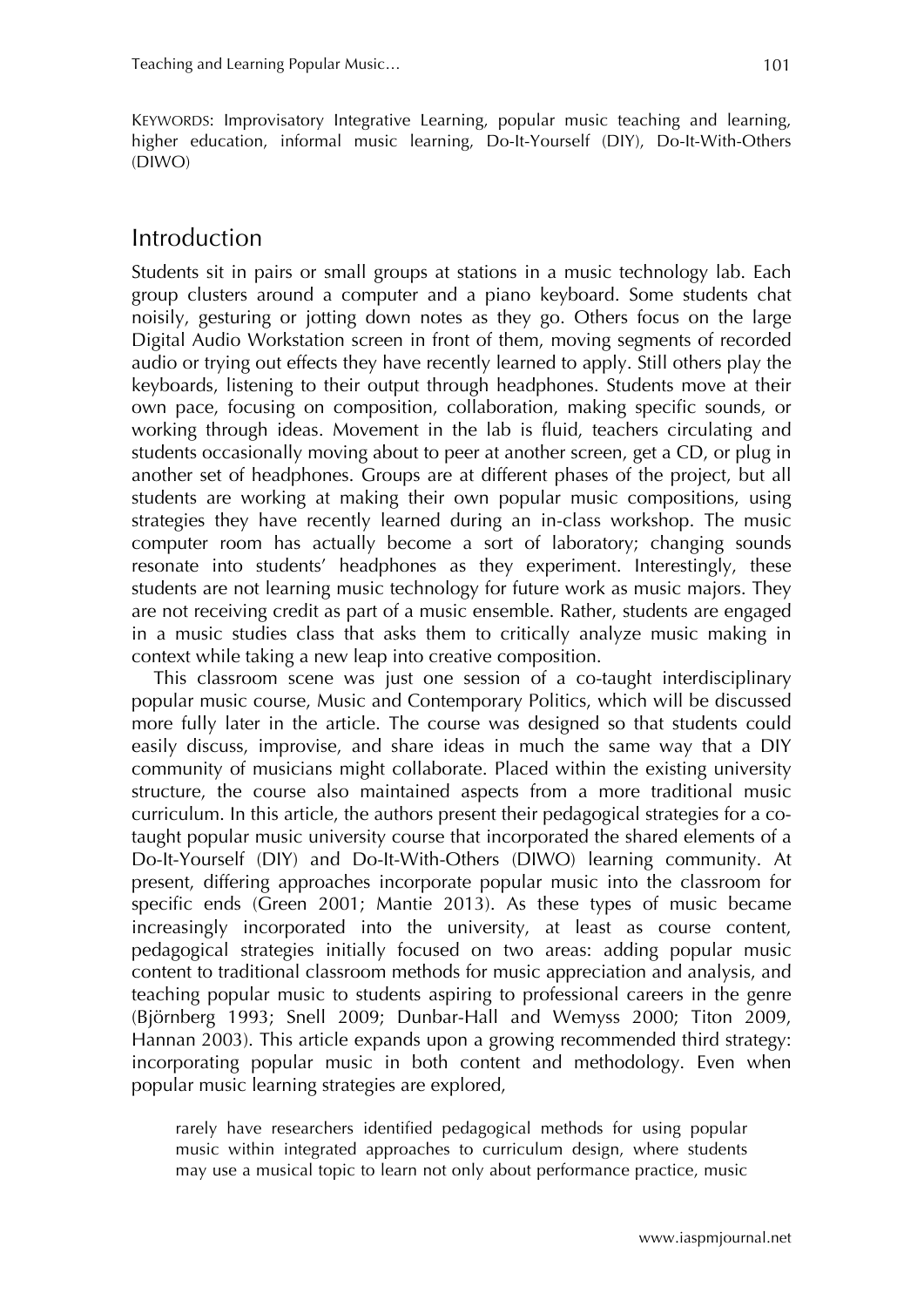history, or theory, but also as a route to study aspects usually explored in other subject areas. (Oehler and Henley 2009: 6)

Thinking specifically about how popular music practices overlap with movements for political change, the course under analysis in this article invites discussion on how popular music learning strategies can facilitate student learning on subject matter that extends beyond music performance.

The authors first contextualize the need for the incorporation of popular music into academic settings. We describe how our popular music pedagogy, an interdisciplinary approach drawing on informal music learning, moves beyond additive or pre-professional music learning strategies. Next, we identify practices from the course that exemplify our popular music pedagogy, a collaborative approach that we term Improvisatory Integrative Learning (IIL). This learning and teaching practice incorporates strategies we derive from informal music learning as well as from DIY and DIWO creative approaches. In this article, we employ the term DIY to refer to a self-directed approach towards learning that welcomes all participants to become creators of music, regardless of prior skill level. This idea of DIY in musical practice is based on an understanding of bottom-up music making that has been embraced by punk musicians (Reynolds 2006; Leblanc 1999; Wicke 1990).<sup>1</sup> Where a DIY ethos invites students to create their own media, a DIWO ethos extends this concept further towards collaborative work (Catlow and Garrett 2007). Our teaching and learning strategy capitalizes on the opportunities from formal music learning for developing critical listening and analytical thinking, and further transforms them through creative techniques. This approach also relies on the strengths of multiple pedagogies while maintaining a balance between the music that is familiar to students and the music that is beyond their everyday experience. In this context, we discuss the limitations of and possible responses to institutional constraint. Ultimately, we conclude that a flexible interdisciplinary approach to teaching and learning popular music in the university setting could be beneficial for students as well as professors in a variety of disciplines. 2

## Inclusion of popular music curriculum into music classrooms

There are major differences between the role of popular music in the classroom in North American, European, and Australian contexts, particularly in the degree to which popular music is included in curricula and the kind of scrutiny this music faces within academic settings (Mantie 2013). This article draws on an experience within a US institution, which comes with a specific set of challenges and opportunities.3 Employing literature from multiple disciplines and experiences with teaching in other areas, the authors also explore how the specifics of this particular case are relatable to other countries, institutions, and educational settings.

This context, while specific, offers many similarities with other higher education institutions serving a diverse body of undergraduates. Popular music courses in postsecondary institutions in the United States and Canada tend to be fewer in number than those focusing on Western art music and other genres.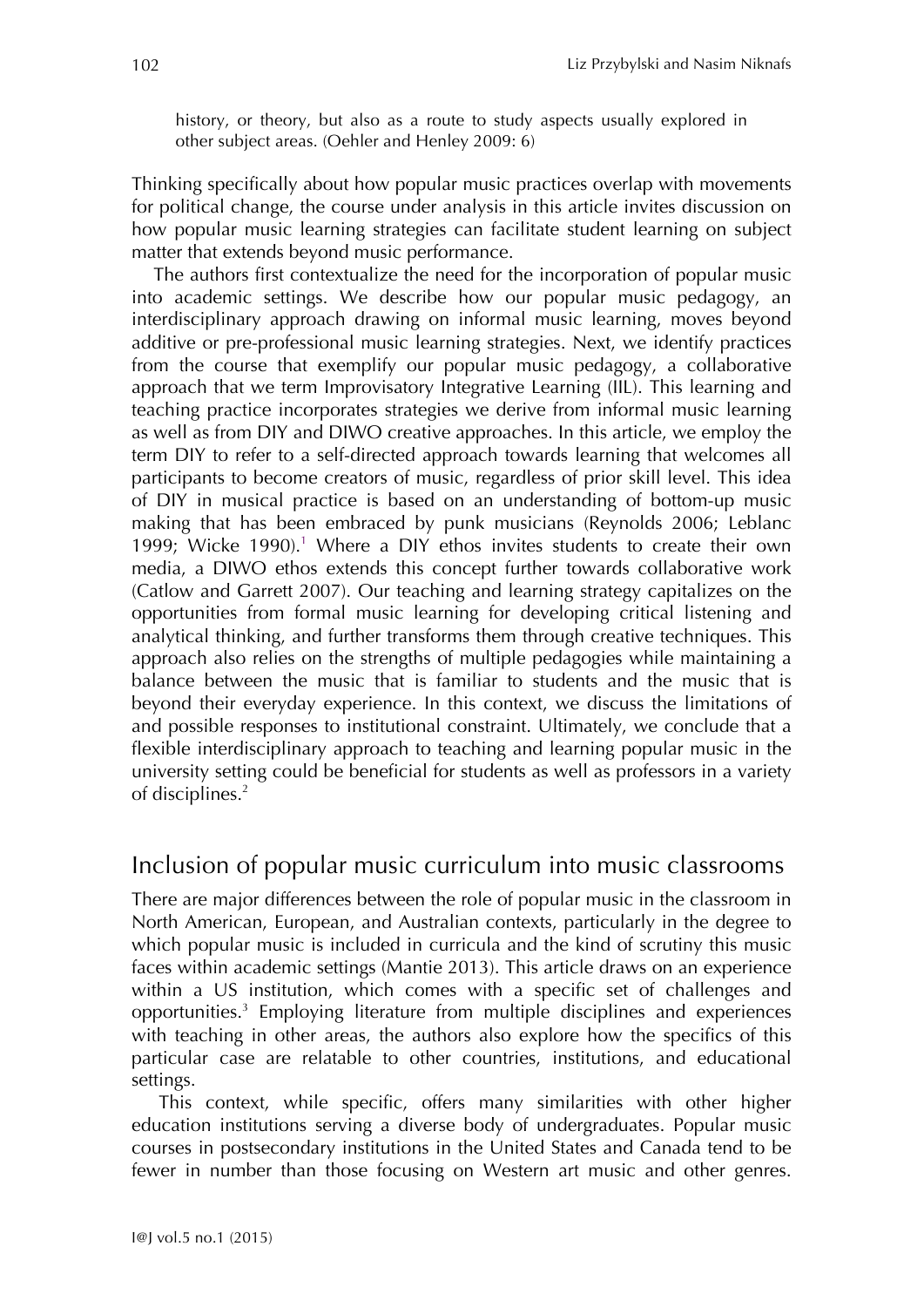Further, methods used to teach popular music are often the same or similar to those used for other genres, and may include course textbooks, lecture-focused content mastery, and other top-down learning strategies. Finally, many courses using popular music in Canada and the United States teach skills for the production of that music, such as the skills learned in guitar studios or digital music production. This strategy is in contrast to one that integrates both creative engagement and analysis of the social context of popular music. Finally, popular music methodologies are rarely used to help students develop mastery in other content areas.

The Tanglewood Declaration, a 1968 statement arising from a groundbreaking event in the history of music education in the United States, asserted that, "music of all periods, styles, forms, and cultures belongs in the curriculum. The musical repertory should be expanded to involve music of our time in its rich variety, including currently popular teenage music and avant-garde music, American folk music, and the music of other cultures" (Choate 1968: 139). This claim, made a half a century ago and taken as a charge to include vernacular music in a variety of settings, has encouraged musicians and scholars to embrace popular genres in music education in the United States. The ways in which this music has been introduced, however, have varied widely over time. A more conservative pedagogy operates in an additive fashion: popular music subject matter is supplemented in music studies courses as an addendum to textbooks and lesson plans. Alternately, new courses on rock or other vernacular musics are proposed exclusively using the existing structures of teaching, learning, and evaluation (Krikun 2009). In both cases, popular music is assimilated into a more traditional formal music education in the classroom. Even though the music tends to be learned informally outside of the university setting, adding material to formal pedagogies does address the Tanglewood charge to an extent (Cutietta 1991).

Clearly, popular music practices and pedagogies internationally can speak to concerns in the US and Canada (Archer 2012; Ho 2014; Nooshin 2005; Stokes 2010). The situation in the United States overlaps in significant ways with pedagogy in Europe: popular music programs tend to be new, lecture-style teaching continues to be a strategy teachers choose, and the history of popular music is a common course subject. In the UK, popular music degree programs are more likely to be offered at newer institutions of higher learning and the majority of degree programs have been introduced since 2003. That is, in a university setting, popular music in the UK "is a 'new' subject largely taught within 'new' universities" (Cloonan and Hulstedt 2013: 66). In a 2013 study, interviews with popular music Programme Leaders at UK higher education institutions found that "traditional lecture-based modules formed the backbone of their degree programmes", while these educators also determined that this style of teaching can be used in consort with other pedagogical strategies including peer learning, music production, or seminar-style teaching (ibid.: 75). Elsewhere in Europe, university programs in Germany, Austria, and Switzerland have offered popular music courses, generally in musicology and music pedagogy (Pfleiderer 2011). A 2011 study suggests that the largest subset of these classes focus on the history of popular music (ibid.: 48). Types of popular music pedagogy, such as cooperative learning, have been successfully developed for secondary school music classrooms through programs like Soundcheck in the Netherlands; this move does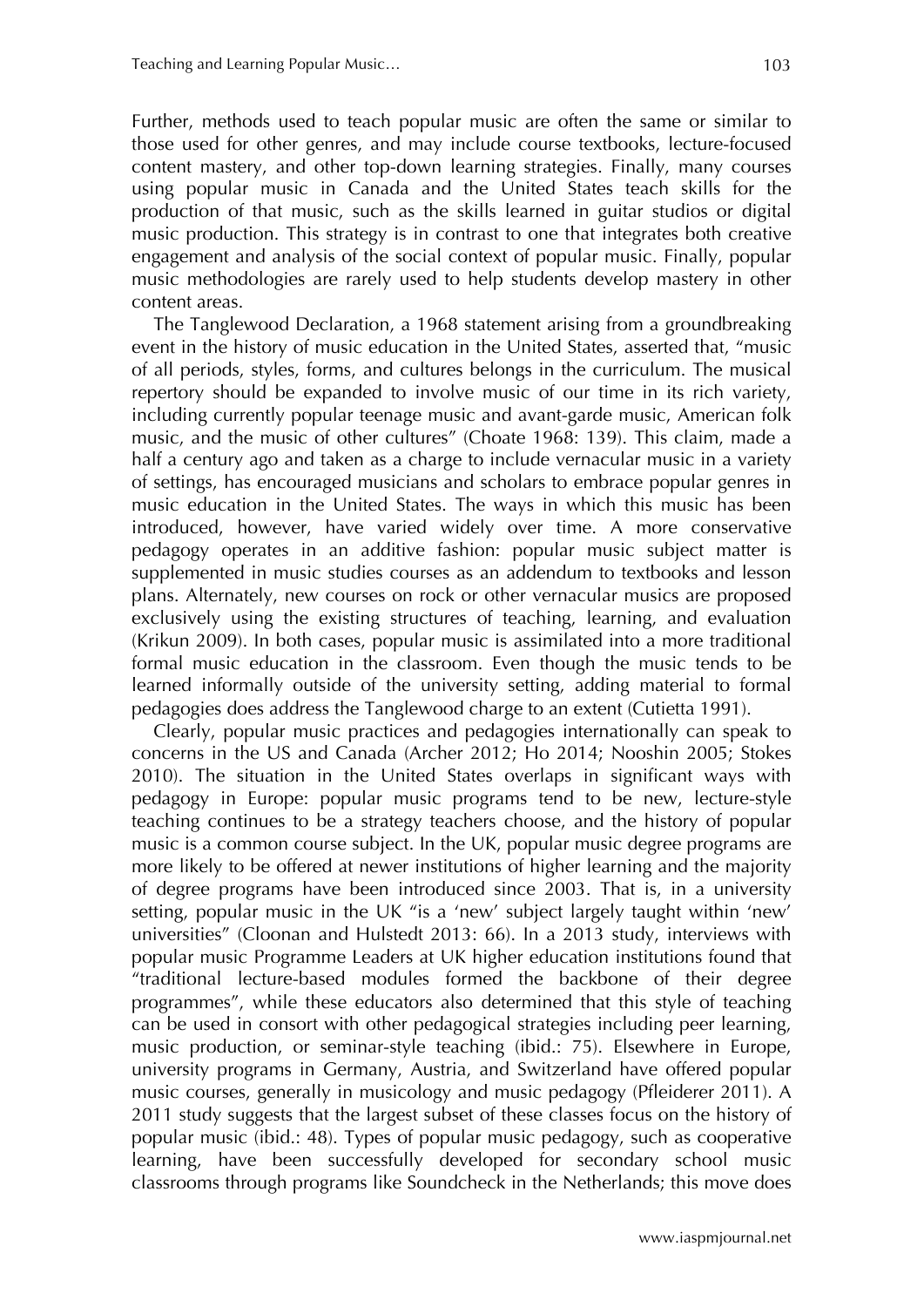not clearly translate into university education or for the learning of subject matter beyond music studies (Evelein 2006).

Inclusion of popular music in the curriculum, even when taught through classroom techniques devised for other music genres, has benefits for students. This kind of additive strategy can help learners because studying this repertoire uses similar skills that are used in other types of music (Hannan 2003). Studying global and popular musics in the classroom allows students to learn "skills such as pitch discrimination, manipulation of timing and dynamics, listening, ensemble (unless entirely solo), communication with audiences, rehearsal, musical direction, movement, and stage etiquette" (ibid.: 92). Studying popular music as if it were any other kind of music, however, misses out on some significant possibilities.

## Teaching and learning strategies

Focusing not just on the inclusion of popular music subject matter but rather the incorporation of learning strategies modeled after popular music allows teachers and students to take full advantage of the possibilities that these musical genres offer. Utilizing learning strategies that students practice informally with peers has long been an essential part of music learning and music making outside of institutional settings (Green 2008). Recently, music educators and scholars in North America have begun to notice that this approach to music learning has been under-examined and have argued for incorporating a variety of pedagogical techniques (Campbell 1995; Clements and Campbell 2006; Hebert and Campbell 2000; Jaffurs 2004). This increasing diversity of teaching strategies is also a trend in education in higher education institutions internationally (Cloonan and Hulstedt 2013). While changes are underway, a discrepancy continues to exist between the ways in which musicians learn and practice music making inside and outside the academy. Features such as peer learning, improvisatory practices, and learning by ear, which are highly regarded in musical practices outside of the academy, still have much progress to make in terms of their inclusion in formal university classrooms (Green 2008). Although many institutions now teach styles beyond Western art music and jazz, the practice, performance, and analysis of popular music, a major content area for informal music learning, are still frequently taught using the same pedagogical strategies as these other genres. In a sense, the kinds of music that are being taught and the ways in which they are offered in higher education institutions can significantly improve in order to better reflect the ever-changing music scene occurring beyond the walls of academia and to serve the multifarious population of young musicians. We argue that in teaching popular music, professors have much to gain by practicing what they preach, further applying developing strategies to use popular music methodologies for popular music content delivery. Further, these strategies can expand the learning of content beyond popular music subject matter.

In the United States and Canada, auditions for many music schools in higher education typically require a breadth and depth of knowledge in Western art music or, more recently, jazz. Improvisatory (apart from jazz), creative or other modes of musicianship are still often overlooked. With a few notable exceptions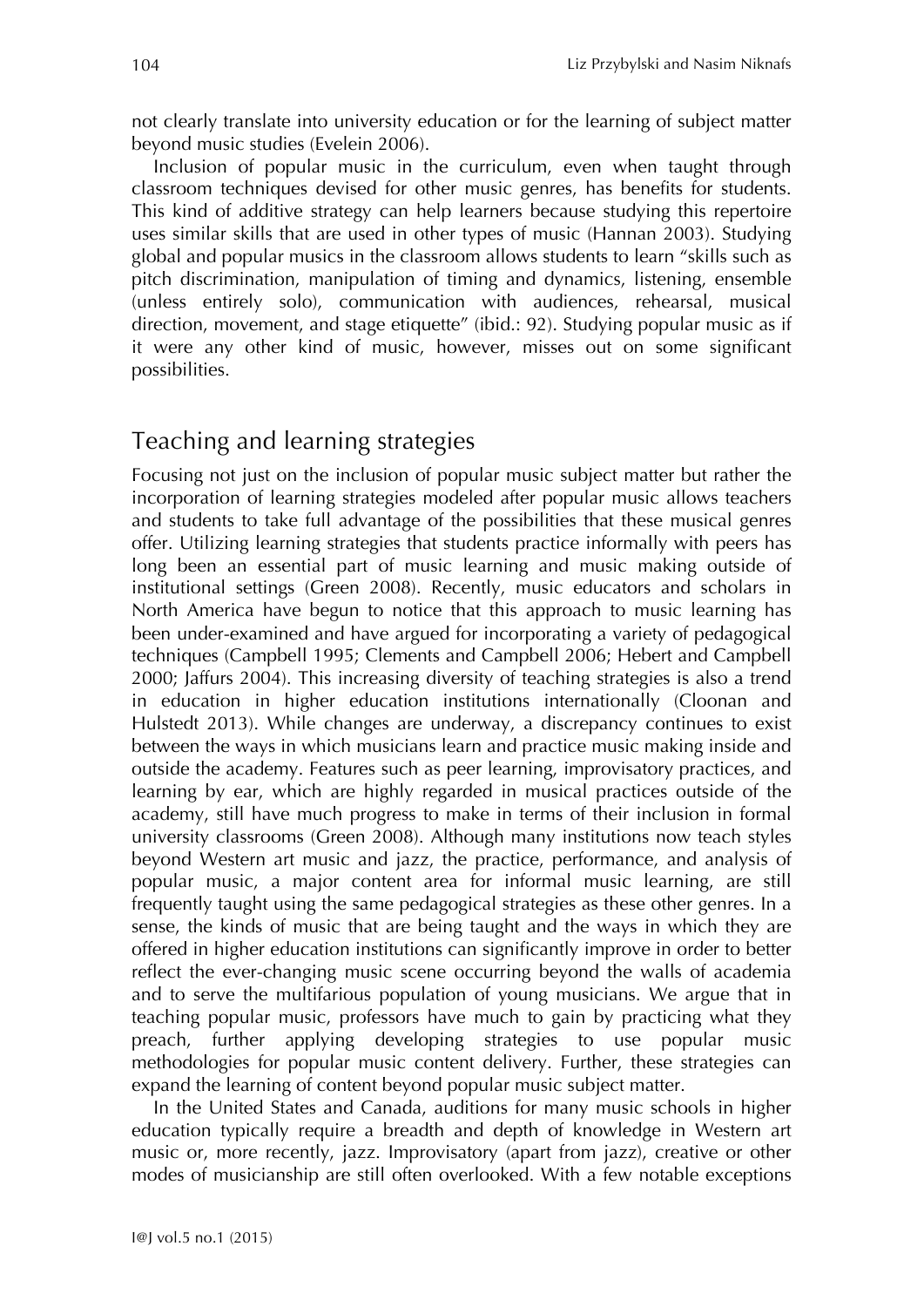that incorporate creative approaches to ethnomusicology, music teacher education programs, and popular music studies, students who pursue undergraduate degrees in composition or performance are encouraged to focus on jazz or Western art music styles. It is for these selected few students who choose music as their professional career that formal music education operates effectively and hand-in-hand with their musical preferences. Many other students who have interests and skills in music do not access the opportunities that music schools and departments could offer them as non-majors or students with backgrounds in global and popular genres. Music institutions miss important opportunities to engage with other kinds of cultural expressions in which students find meaning when they maintain such a narrow focus. Formal music education in universities can improve its response to the plethora of music that students create and enjoy. What role might popular music learning and teaching have in addressing diverse ways students listen, create and engage with music?

# Contextualizing the course

This question is best addressed with working definitions of popular music and informal music learning in mind. The definition of "popular" music can be quite contentious. According to Rodriguez (2004: 14), popular music "is so formidable a presence in our lives, and of such rich and sustained history, that the term inevitably has different meanings to people". Rodriguez suggests that there are three fundamental principles to which a piece of music must adhere to be considered popular: the measurable consumption (the more the people listen to it, the more popular it becomes), the delivery mode (whether it is sheet music, movie soundtrack, a CD, etc.), and the type of people the music is associated with (the empowerment the listener achieves by listening to the piece). Consumption, delivery, and audience also appear in other discussions of "popular" music. The introduction to the *Continuum Encyclopedia of Popular Music of the World* (Shepherd et al. 2005) acknowledges how its editors faced the question "what counts as popular music?" This publication, which has its roots in the International Association for the Study of Popular Music (IASPM), both chose to focus primarily on "the urban, the commodified and the mass disseminated" and acknowledged that "the principal test for including music as 'popular' has been whether it has been so regarded by communities of practitioners or users". Given the contingent definition of popular music itself, the course under consideration in this article began with an interactive discussion in which students parsed through the term popular music. After reading multiple sources and listening to music together, students then extended this activity into a collaborative wiki in which they compiled course-specific definitions of the popular music terms they used in class.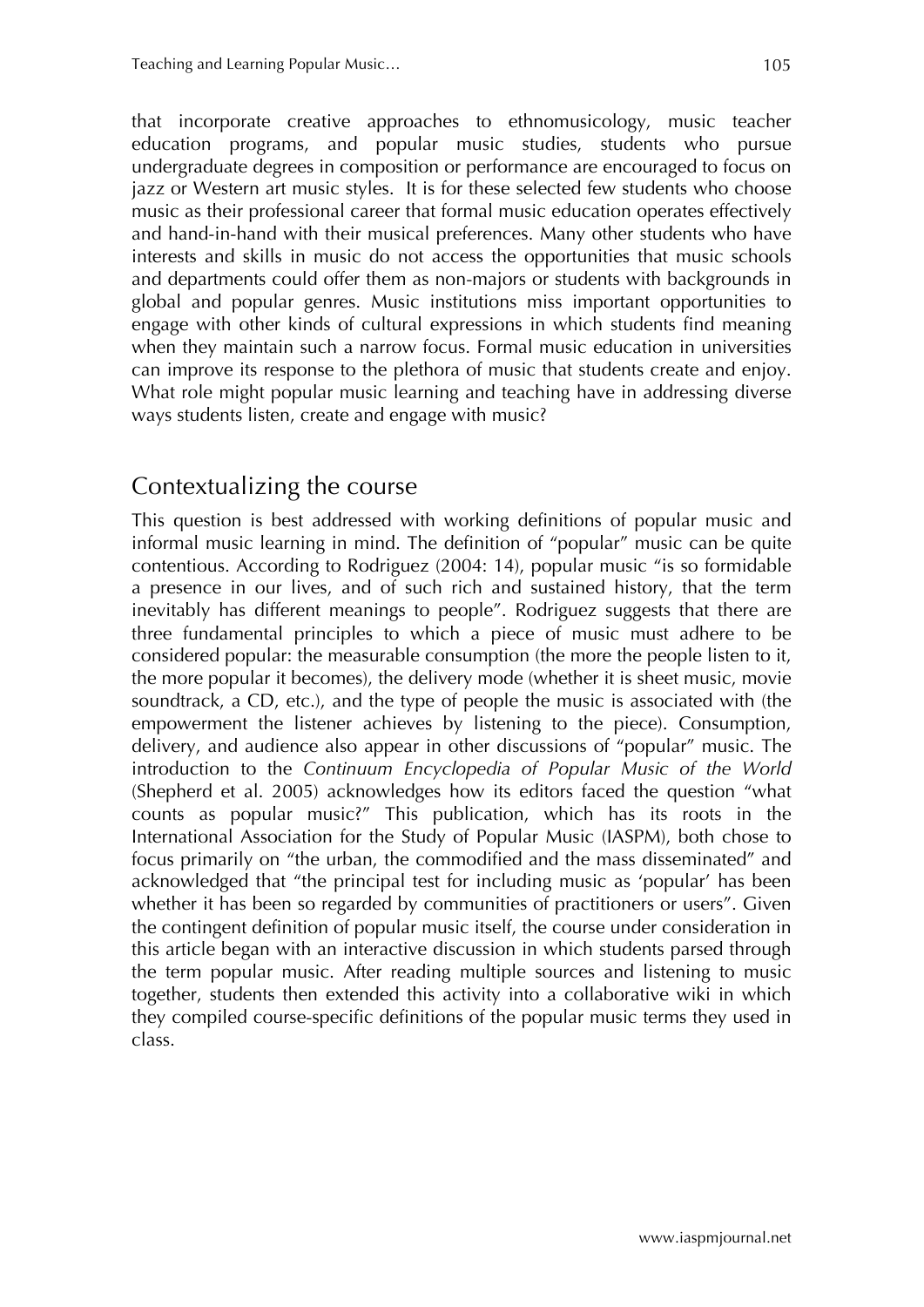# Improvisatory Integrative Learning

Improvisatory Integrative Learning is applicable to interdisciplinary approaches in which popular music learning facilitates student learning in multiple subject areas. This approach allows instructors to design, refine, and expand their teaching strategies in collaboration with others. Thinking about music learning beyond preparing students for careers as professional performing musicians, the IIL strategy takes its collaborative and exploratory nature from informal music learning practices. Informal music learning is based on premises such as that: the repertoire used in music classrooms is student-selected; learning occurs by making music, rather than learning about music; the learning is peer directed; it is a holistic way of learning (Green 2008). For IIL, students work with open-ended instructions, and, to the extent possible, students take control of the pace, methods, and content of their projects. This specific learning strategy is also designed to be accessible for students with a variety of music backgrounds, including those students who describe themselves as non-musicians or with no prior acquired musical skills. In contrast to a strategy for learning concert genres,

rather than encouraging music students to *appreciate* the brilliant artistry of great composers of the distant past and to successfully *replicate their intentions*, popular music pedagogy tends to emphasize the opposite notion: that the music already enjoyed by youth has value, and that creating original songs can actually be an approachable and empowering activity that everybody can and should learn. (Hebert 2011: 13)

IIL bridges this strategy for inviting all students to create with other elements of popular music pedagogies: incorporating self-directed learning that derives from a student's own motivations and interests as well as embodied and informal learning strategies (Lebler 2008; Snell 2009).

Studying popular music in an integrative fashion can offer students an inviting entry point into contextualized analysis of music making. For this reason, we propose an interdisciplinary approach. When students encounter popular music in the classroom, they are able to learn in an interactive environment and foster strong connections with their existing interests (Biamonte 2011). Further, students are able to engage with material they already know on some levels, for example as amateur performers and fans, then experience the music with the benefit of additional critical tools. Drawing on methods from ethnomusicology, studying multiple kinds of music in context helps students make connections between sound and the many relevant relationships and issues that surround it. For example, students in our course wrote autoethnographies of themselves as musicians and listeners. Thinking critically about their own roles as musicians allowed them to place themselves in specific contexts and to draw on their own experiences of performance as one of their tools of analysis (Barz and Cooley 2008). Starting from reflections on their personal background in choirs, garage bands, community groups, and school music ensembles grounded our subsequent discussions of the social context of music making. In this way, studying popular music as a social phenomenon offers students the opportunity to analyze music's role in identity formation and its many influences on global socio-political events. A contextualized analysis of this kind of music offers students a way to engage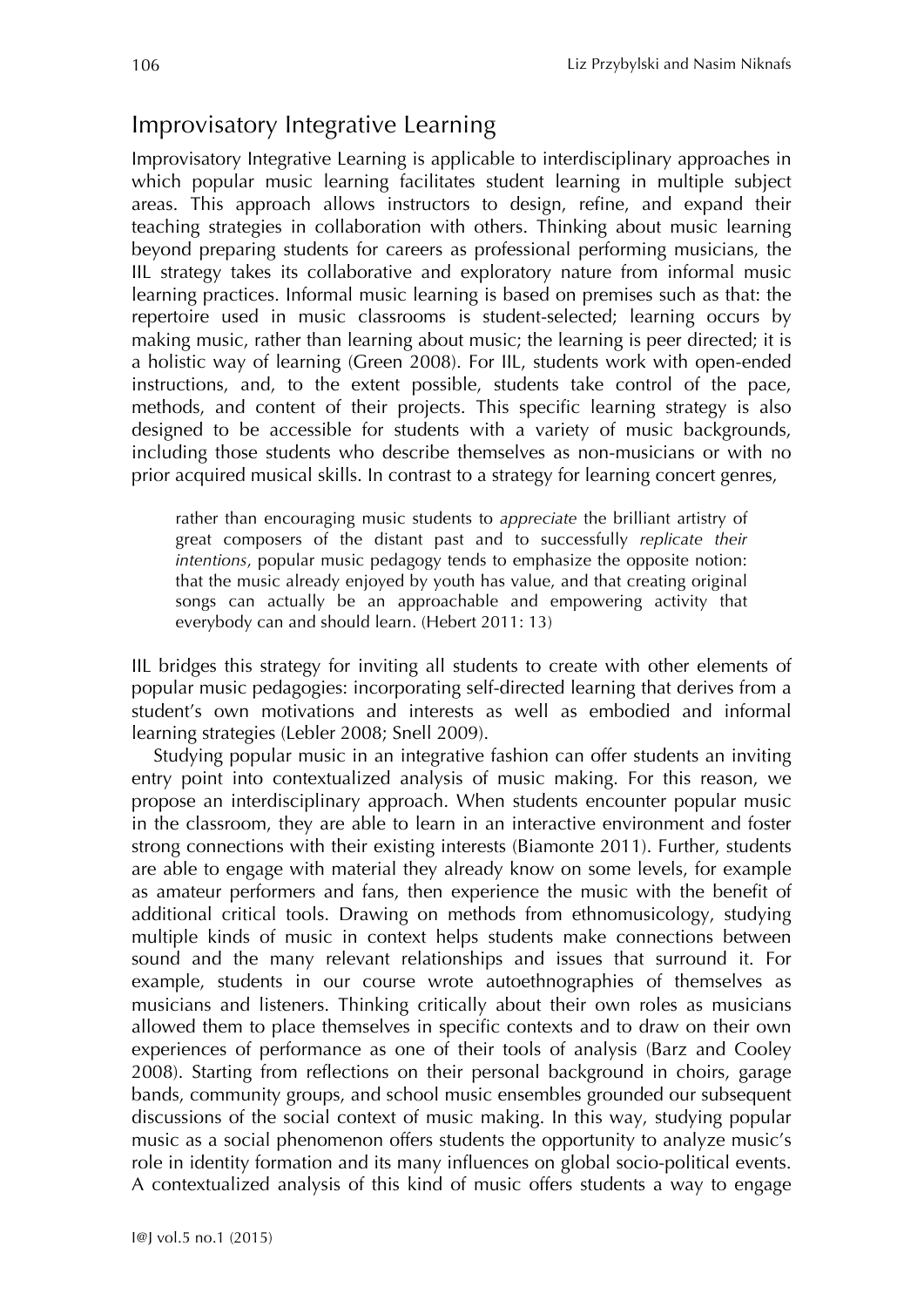deeply with the many aspects of musical expression. Through the process of studying the music in its cultural milieu, "students can expand interdisciplinary learning to deeper levels, allowing them to revel in the music's artfulness, delve into its history, learn its technologies, and unravel its meanings and social impacts" (Oehler and Hanley 2009: 6). It is such a context upon which IIL is premised. Creating an interdisciplinary course joining informal music learning strategies and DIY/DIWO approaches with the analytical tools offered by music studies offers students a way to listen critically to popular music and to explore the possibilities in making music themselves.

### The course in context

The course described here was piloted within a school of music in the United States that emphasized the practice and performance of Western art music. This school is part of a larger university structure. While many undergraduates had an interest in popular music, there were few course offerings that reflected this. At the time that we proposed this course, the university offered no courses in popular music for non-music majors, though some have since been introduced. This course in its initial and subsequent offerings has aimed to help the school of music maintain its relevance to a diverse student body, providing an opportunity for students to both make and think critically about music that is outside the Western art music canon. It was to this end that the theme of contemporary politics was selected as the focus of the course. Unlike other courses the authors researched that are developing popular music pedagogies to teach music making, we sought an interdisciplinary angle. Contemporary politics afforded case studies that were highly participatory in nature; this subject matter invited students to take part in local music events. In order to delve into the current socio-political issues related to selected marginalized populations around the world and to investigate how music functions as a means of protest, students explored issues of grassroots activism and developed their own inquiries into how participatory music can function as a means of resistance. We found that the participatory nature of the political situations studied in the syllabus aligned well with a DIY ideology of popular music making in both content and pedagogy. As active musicians who also have experience in grassroots political activism in various venues and for different goals, both authors felt it necessary to amalgamate popular music and issues related to contemporary politics in order to provide a relevant popular music course to students.

In order to be added as quickly and seamlessly as possible into the university's catalog, the course was designed to fit within the existing structure of the school of music's offerings. The course covered three major skills: critical listening, creative performance, and analytical writing. Some of the case studies that were discussed in the course were the protest music of the Civil Rights Movement in the US, musical nationalism after 9/11, and the underground music scene in Iran after the revolution. The students were evaluated in multiple ways through writing an autobiographical essay, composing a piece of music based on a political situation of their choice, and writing a case study that relates a musical movement to a political topic (See APPENDIX). Ordinarily, courses at this level expose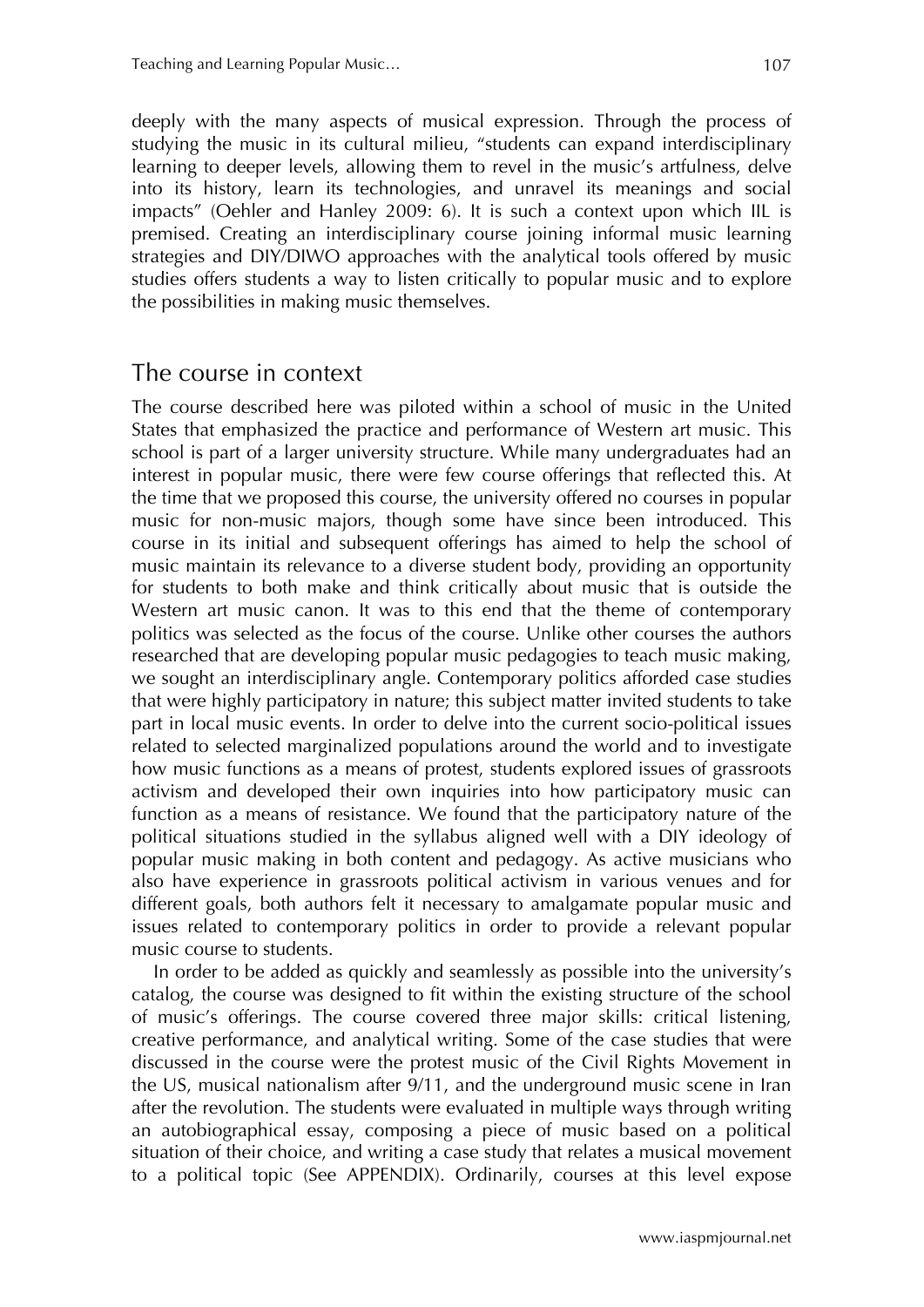students majoring in disciplines outside of music to basic terminology and concepts for music listening, which is often situated in Western art music. However, the institutional structure allows for instructors to offer alternative takes on this model. These alternatives might focus specifically on a subset of Western art music while maintaining an introductory nature and non-major student audience. With the approval of senior faculty, we were able to make some significant changes to the structure of the course, yet we also adhered to other non-negotiable course characteristics including the teaching and learning of basic elements of music. This course, like all others in the music school, followed certain requirements for all approved courses. A course description with some set topics was published the term before the class began. Further, a syllabus with detailed assignments was provided to students on the first day of the course. Finally courses of this kind were required to incorporate a certain number of written assignments that were graded by the instructors. Nevertheless, we did find some flexibility within this structure. Most significantly, the course integrated three significant strategies: it incorporated a creative music composition assignment instead of a traditional exam; it relied upon student choice for a portion of the material studied; and it was co-taught by instructors from two different music studies sub-specialties.

Drawing on music education, performance, ethnomusicology, and musicology scholarship, as well as their corresponding pedagogical practices, and in consort with music learning from outside the academy, the popular music pedagogy for this course took on an identity of its own. Our interdisciplinary framework together with the selected political case studies invited students to think through the definition of popular music from multiple angles, including the use of peer learning, exploring the dissemination and consumption of popular music, and investigating the myriad meanings and identities generated within popular music. For course content, we selected case studies that highlighted the multiple roles of musicians as innovators and active participants in social spheres. When listening to and learning about practices associated with Riot Grrrl, for example, students delved into how punk musicians learned to play instruments from peers, and they analyzed the DIY nature of the making and distributing of 'zines and recordings. Krautrock, on the other hand, presented students with music as a means of social change when German bands such as Kraftwerk, Tangerine Dream, and Faust used electronic music as a means to reinvent their cultural identities by distancing themselves from both their own prewar German *Schlager* musicians and Anglophone "pop" music counterparts. By analyzing Iranian underground music scenes, students learned how un-sanctioned popular music could be created, performed, and disseminated through bottom-up approaches and underground networks.

Through these choices, course material prepared students to take an active role as music makers. Further, these chosen examples typified clear connections between musical activities and other social activities, creating opportunities for students to analyze sound in context. Because of the DIY nature of these musical practices, it seems fitting that the course developed its own DIY/DIWO character. As we taught this course in its first and subsequent iterations, student experiences coalesced around four themes by which popular music was able to change the dynamic of the present status quo. These themes were autonomy, play, peer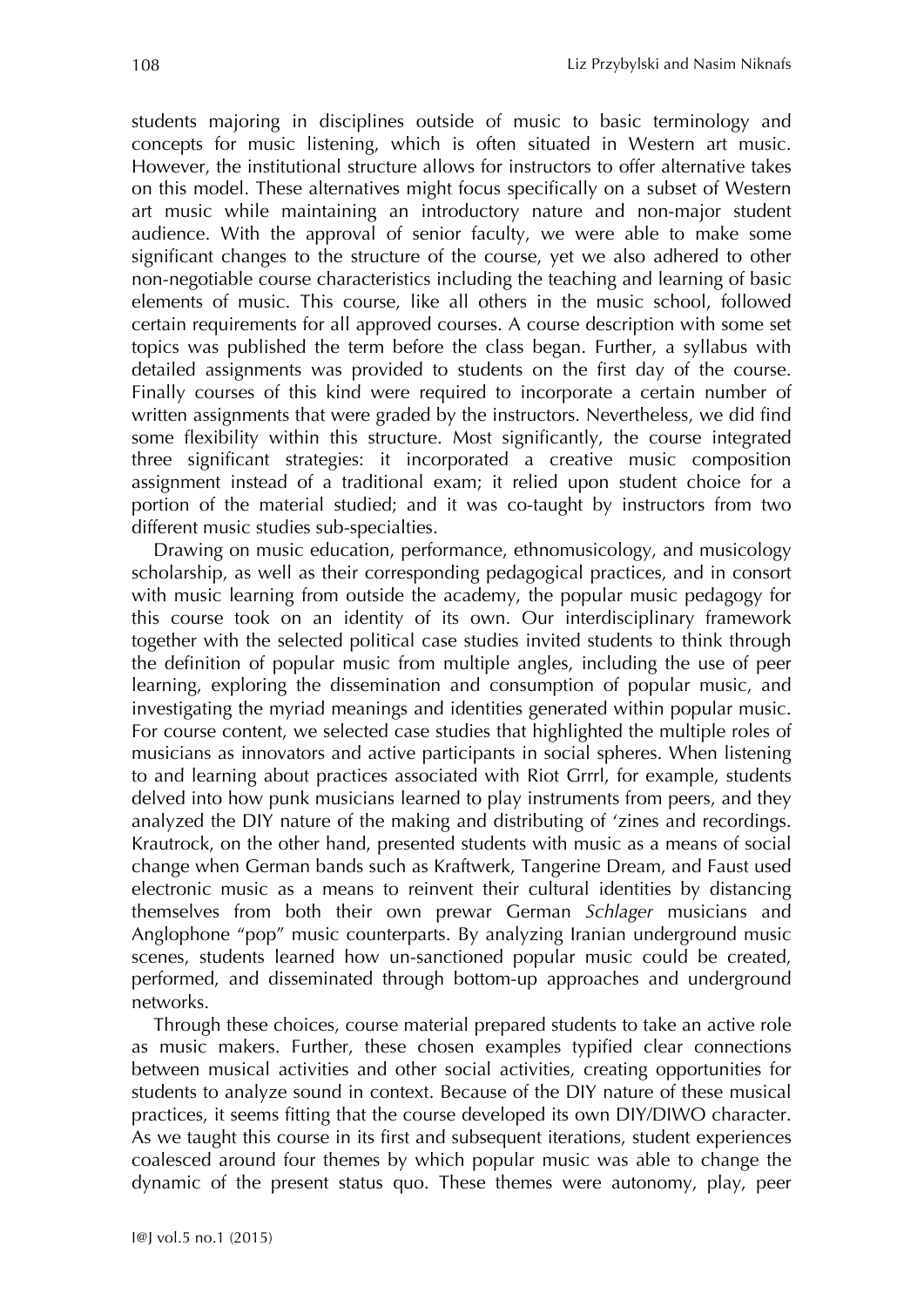learning and peer teaching. The course structure provided scaffolding around which participants came to engage in innovative teaching and learning practices. In the remainder of this article we focus on three major classroom activities that were part of this process: an autoethnographic writing assignment, a creative composition, and a case study that students wrote and presented orally. These experiences emerged as a result of both strategic teaching choices and improvisation with students during the term. We discuss the processes that comprise IIL in the following sections, based on a DIY/DIWO ethos.

# Do-It-Yourself (DIY)

Do-It-Yourself music practices incorporate a bottom-up organizational style. Rooted specifically in punk and post-punk musical practices, a DIY practice expands definitions of what is deemed musical, incorporates new kinds of subject matter, and takes seriously the efforts of musicians who might in other schema be considered amateur (Cogan 2007). Goals of incorporating DIY music learning into the classroom include fostering a learning community in which students have the ability to make decisions about their learning, and one that embraces the diverse creative efforts of non-specialists as creators of music. At its best, the use of DIY practices suggests that students can learn effectively, both about popular music and about interdisciplinary subject matter, while they are encouraged to make music as they learn to analyze music in context. When combined with DIWO practices, students take time to listen to each other, and to develop skills that allow them to offer feedback in a way that is useful for their peers.

Integrating the concept of a DIY music making community into the course and presenting communities that incorporated such practices into their music making was a deliberate undertaking by the authors. This served two functions: first, to highlight the kinds of music practices that place value on grassroots and selfproduced music; and second, to create a space for students to feel in charge of their music learning with respect to content and production. The DIY ethos operates on self-direction and freedom to create, which we connect to the learning concepts autonomy and play, respectively (Green 2008). This experiment succeeded in that the course itself became a type of a DIY community, and the students continued their projects using and developing DIY elements. The reflection students engaged in, the music they created, and the case studies they generated showed the degree they were invested in popular music making and learning within the course, specifics of which will be addressed in the following sections.

#### *Autonomy*

An attribute of our IIL approach that derived from informal music learning was the degree of autonomy the learners enjoyed. In Green's study, learners were given the opportunity to choose music that interested them. What the learners valued "was not merely the autonomy to select the equipment and content […] but moreover, to direct [their] own learning in relation to pace, structure and progression" (Green 2008: 104). Ryan and Deci (1985: 71) suggest that "teachers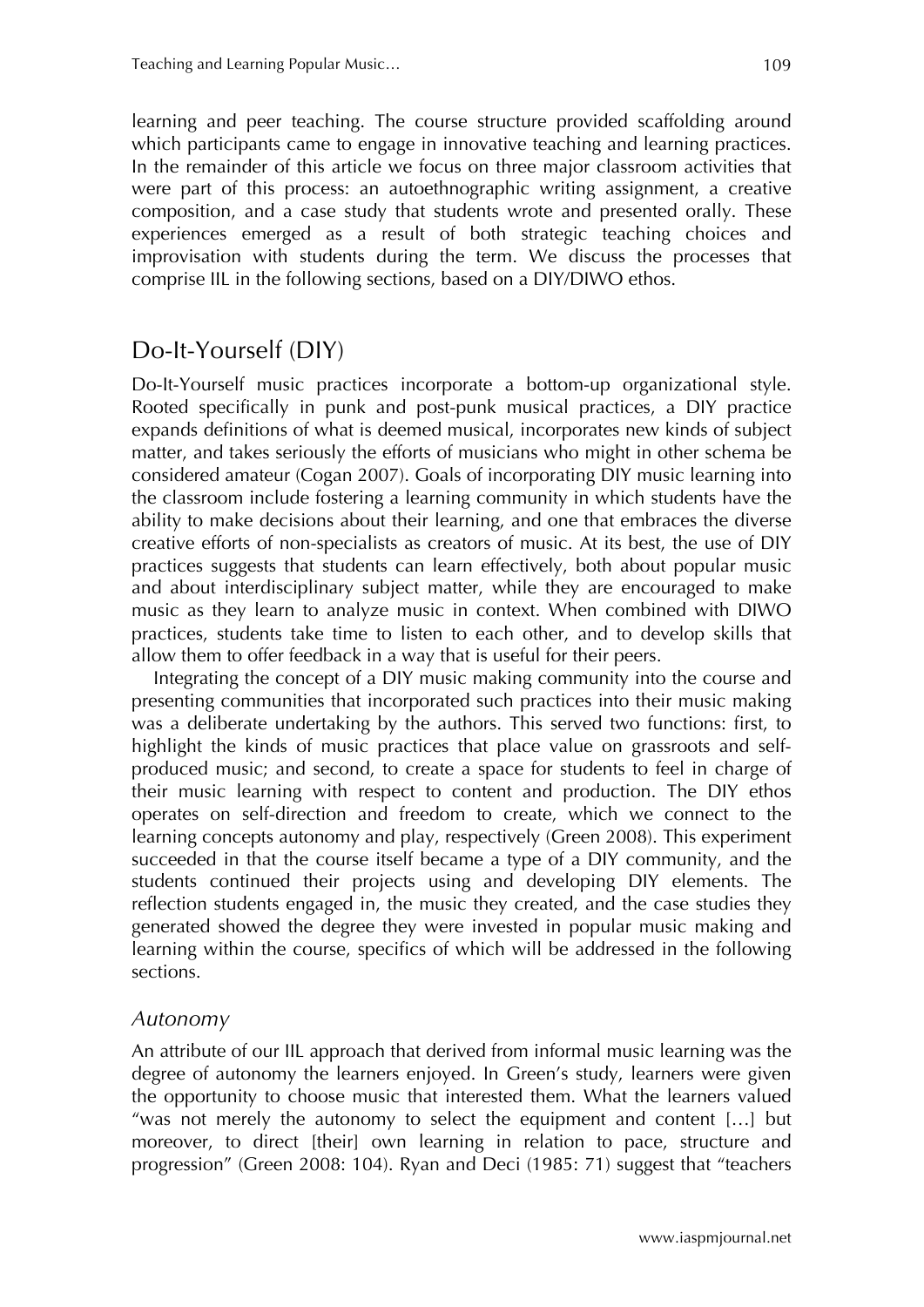who support autonomy (in contrast to control) catalyze in their students greater intrinsic motivation, curiosity, and desire for challenge". Autonomy improves students' attitudes toward their own learning and helps them to achieve more. It was to this end that the students were encouraged to think critically about their past listening habits and make a new piece of music in which they applied both critical thinking skills and a creative sense of play.

In order to establish themselves at the centers of their own learning, students began the class with a reflective essay. Modeled after autoethnographic writing in ethnomusicology, this exercise invited students to consider their own position as music makers and listeners before proceeding to reading and, eventually writing, their own analyses of popular music making in context. The perspective ethnomusicologists gain by reflecting on their subject position as performers and researchers simultaneously (Harrison 2014; Wong 2008) can be explored in a parallel fashion by individual students as they distance themselves from the idea of a universal music listener. This kind of scrutiny allowed students to evaluate how their viewpoints impact the way they interpret the music around them (Dunbar-Hall 2009). Implicitly placing value on the popular music experience students had from their lives, this process also helped students become aware of their own skills and knowledge. Tracing their own musical trajectories helped students to start the process of connecting music practice to larger social issues that affect music making (Yuyan 2009). Students worked to develop a thorough description and reflection of their musical journey. This writing assignment was open-ended; students were encouraged to take risks and be as creative as possible. We provided a variety of prompts to start off their thinking, though ultimately adherence to these was optional. Students ended up naming and describing pieces of music that were influential for them, tracing changes in their own listening habits over time, and speculating about how their experience with popular music shaped their personal identities. These responses included reflection on the students' roles as listeners and performers, as well as musical descriptions of the material that they found meaningful and relevant. Students reflected back on their positionality later in the course as they conducted case studies that researched a topic of their own choosing.

There were two reasons for incorporating such an assignment. First, as music teachers, we felt the need to get to know our students well from the beginning of the course. Students were provided a space to present what they enjoyed the most in their music making and listening practices. These reflections were helpful for us to develop the course on the go; the course was intended to be flexible in order to meet students' needs. Second, within this assignment, students were encouraged to study their own musicianship with respect to and in contrast with what they expected they would gain from the course. Creating a soundtrack of their musical lives allowed students to become aware of and take ownership of the ways they interacted with music, much the same way as DIY community members do. Selfdirected projects, in a variety of mediums, can provide a sense of empowerment to community members. Students included amateur and casual musical experiences as legitimate pieces of their musical lives, and also reflected upon the groups and communities in which they encountered different kinds of popular music.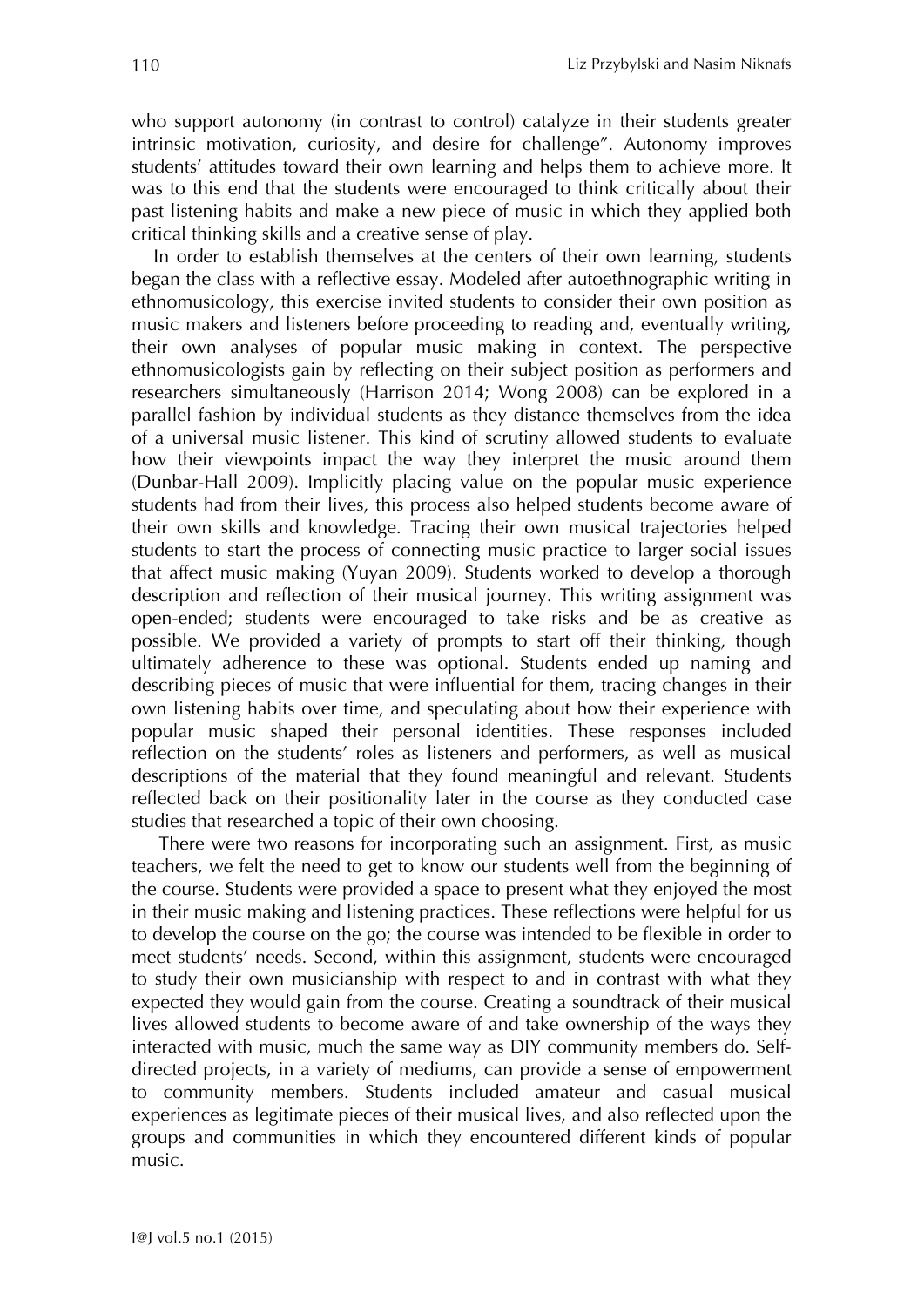Starting with self-reflection, students then drew on their own experiences and interests whenever possible. They had a starting point from within themselves to first realize that their musical preferences are valued, and second, have a chance to step back and critically examine their own musicianship as they progressed to making music in class. The autonomy they gained from these practices encouraged them to become active listeners with dynamic engagement in music making, in contrast to the passive listeners who are often the products of music appreciation courses (Campbell 1995). For one student, this took the form of connecting her interest in LGBTQ (Lesbian Gay Bisexual Trans\* Queer) activism with her love for lyrical R'n'B. Working from existing songs by queer artists that address equality in their lyrics, the student incorporated clips of first-person narration by people talking about their LGBTQ identities, including opinions about marriage in particular. The voices of LGBTQ individuals along with an intimate one-line melody started smoothly at the beginning of the song leading to a slow rise of tempo and dynamic of the voices and the melody, culminating in a discussion about marriage rights. The piece ended with strong energy including multiple instrumental timbres and high dynamic volume. Because the student focused on something that was important to her personally, LGBTQ rights, the sound collage she created was both carefully thought-out and well-crafted.

#### *Play*

Facilitating a student composition project is a prime example of how IIL was used in the course. Students were given a wide range of options for incorporating music of their choice into their projects. The class's non-music major student population made it an excellent environment for encouraging learners who do not consider themselves "musicians" to make music. While some students were apprehensive at first, the project eventually allowed all participants, regardless of background, to make and present an original song.

Students undertook a two-fold strategy to prepare for this project: a guided analysis of electronically-composed popular music and a workshop on using a digital audio workstation (DAW). Through guided listening in class, and discussion of material students read outside of class, students explored ideas of digital music making. We experimented with found sound, integrating spoken and musical material into new compositions, and listened to how musicians manipulate audio within new popular music pieces. Reflecting back on the class wiki, we then revisited how basic musical elements could be incorporated into their compositions. Based on these exercises, students brainstormed an area of their own interest in which concepts of politics and aesthetics overlap, with an ear towards pieces they would create themselves.

The in-class workshop described in the beginning of this article mirrored this model of guided and open-ended learning. Sessions in the music computer lab focused on working with the DAW software. The first workshop session involved elements of directed explanation aimed at helping students develop enough familiarity with the DAW to begin to explore confidently on their own. After students worked with and internalized the beginning stages of music production, subsequent time in the lab became student-directed. Learners experimented with playing and recording while teachers, and sometimes peers, circulated and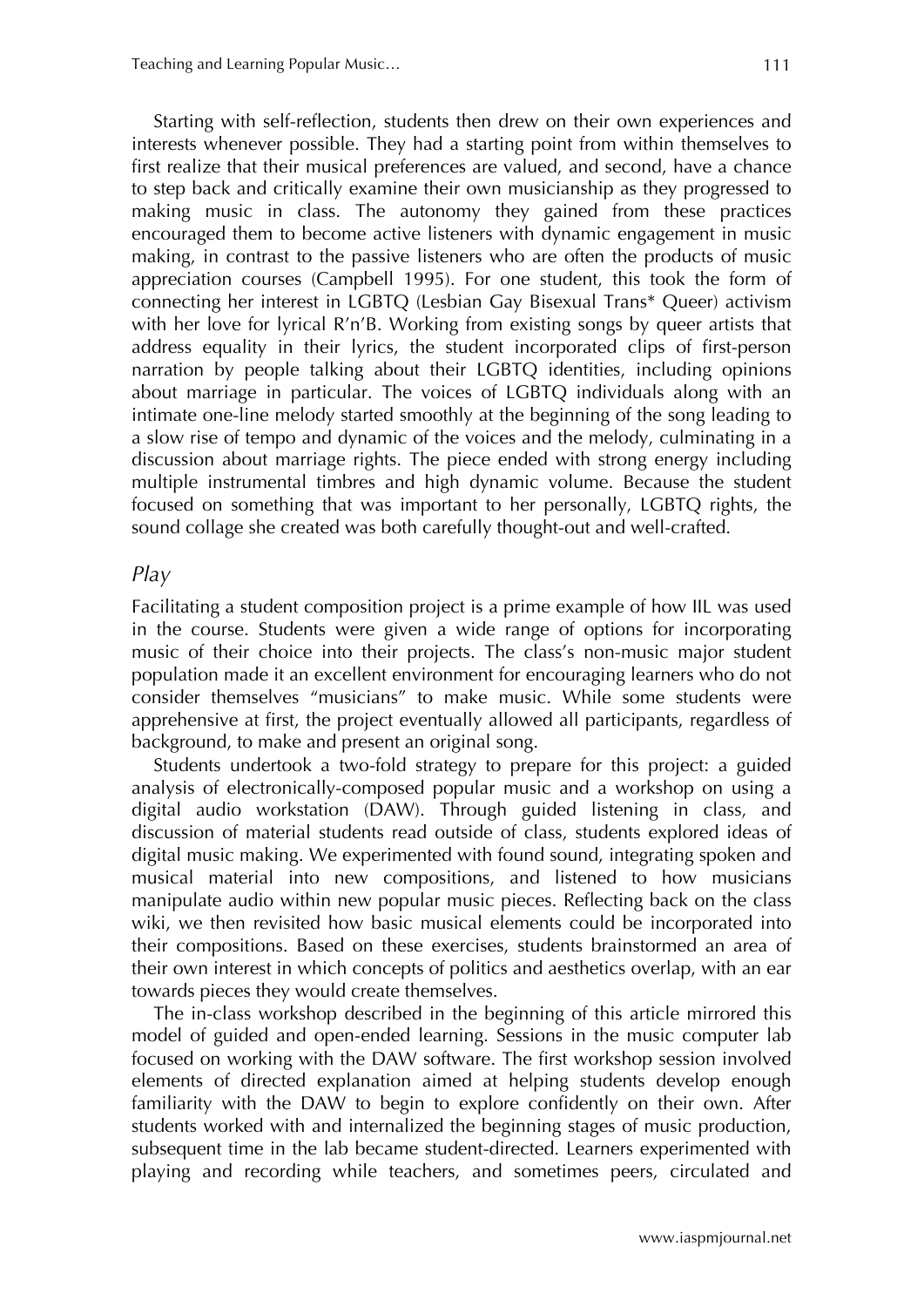responded to questions and comments. After these introductory sessions, and without direct prompts on how to create their music, students were encouraged to go to the lab whenever possible to continue their compositions.

After making a piece of popular music, students then created written artists' statements, detailing the themes of their piece that they hoped would resonate with listeners, and describing their creative process. Working with the collaborative popular music vocabulary wiki, students described their musical projects in terms of rhythm, tempo, feeling, emotion, mood, and other characteristics they determined as relevant to their own work. All students, regardless of performance experience, presented their music for each other in an informal concert. While some were nervous at first, everyone succeeded in playing music for the class. At the end of the course, some students pointed to this performance as the accomplishment of which they were the most proud. As a whole, students selected both musical genres and the thematic concept of their songs based on their personal interests or those of their group. This resulted in an array of topics, including Occupy Wall Street, LGBTQ rights, global emerging democracies, and the costs associated with going to war. As students arrived with a variety of backgrounds and interests, it was no surprise when their songs aligned with many music genres, including folk, rock, R'n'B, and synth pop. Students sampled existing songs, and also used other strategies, such as playing instrumental parts on the lab keyboards to layer into their pieces. One student incorporated acoustic performance and played the piece live during the class concert. Because this music making was opened to work in teams, students also improvised as collaborative groups, a topic which will be addressed further in the following section.

Within this musical activity, we highlighted the positive impacts of learning through doing (Elliott 1995). One student reflected that this kind of learning was a challenge, but it was ultimately worthwhile. Through IIL, students first used critical listening skills to interpret existing pieces of music. Then, they improvised in the lab, engaging in musical play. Finally, they synthesized critical analysis with creative production, making pieces of popular music that expressed their own ideas. Projects like these can help to create classroom situations in which everyone can learn to make original music while learning about other subject matter. Students are empowered to think of themselves as critical thinkers and creatives. They also explore learning in a collaborative manner, as the next section will demonstrate.

### Do-It-With-Others (DIWO)

#### *Peer Learning*

Through experimenting with music making, students experienced not only the DIY concepts of autonomy and play, but also the DIWO concepts of collaboration and camaraderie. By working together, participants connected to each other, shared ideas, and collaborated in making alternative art. These strategies together form the second part of IIL. Learning from peers and teachers, students were empowered to explore their own creativity, undermining the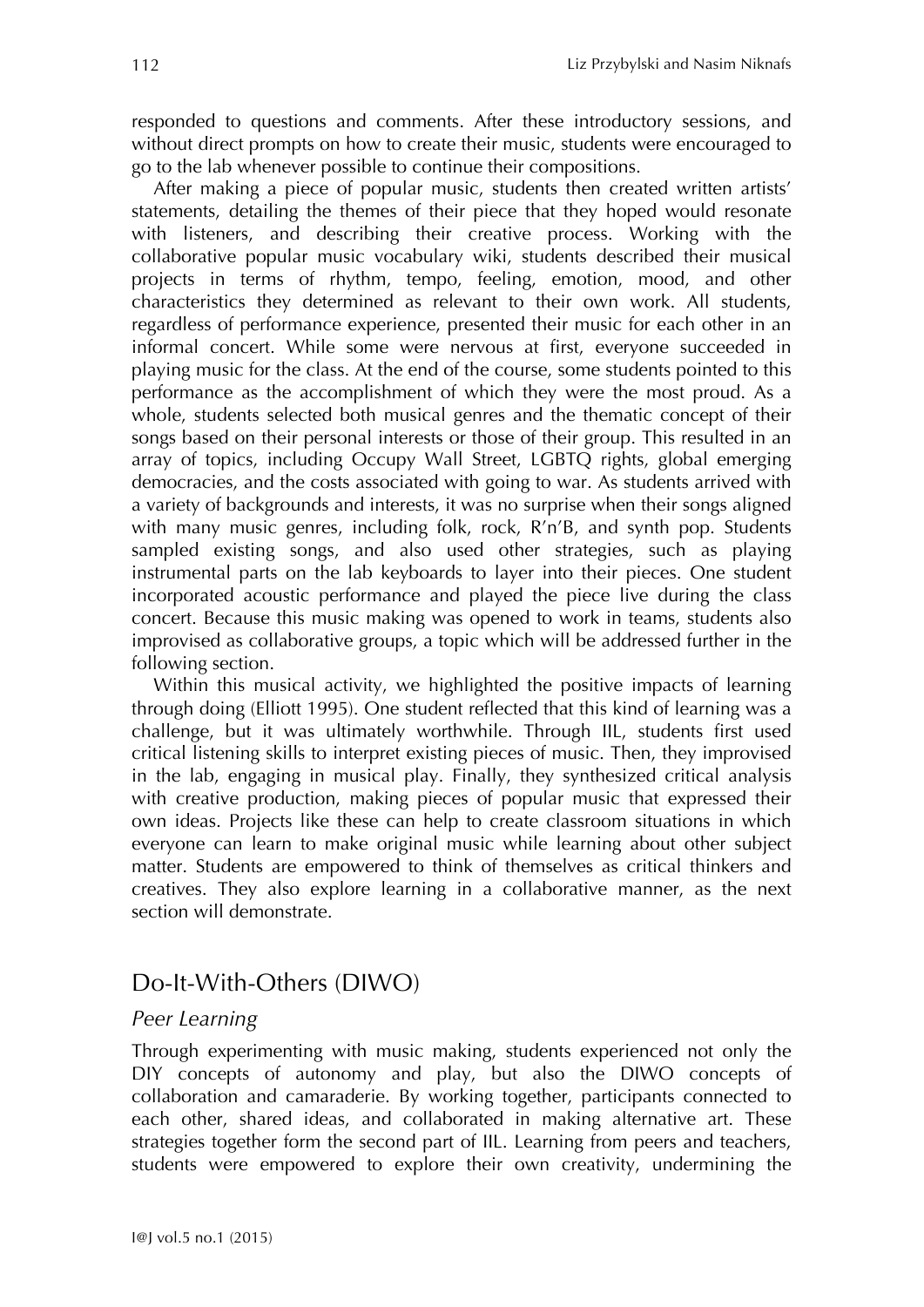dichotomy between professionals who make music and non-professionals who "just" listen. The purpose of incorporating the creative composition assignment into the course was mainly to facilitate creativity and highlight students' musical imaginations. During the workshop sessions in the lab, students focusing on different projects collaborated with one another and gave each other feedback. As they learned, they offered help and support to their fellow students.

Through this practice, students also mirrored the roles in the case studies that they explored. As mentioned earlier, musicians in scenes such as Riot Grrrl, Krautrock and Iranian underground music did not solely act as musicians, but as agents of social change and political activism. None of these grassroots movements would be possible without the essence of DIWO. This aesthetic moves beyond cooperating on a project. Rather, members collaborate to make progress on a socio-political issue that is of relevance to them. That is, DIWO processes encourage participants to learn how to identify resources as well as how to provide assistance to others. At their best, DIWO music communities begin by inviting members to act as band members, cooperating on the process of music making. They then encourage students to learn how to incorporate the expertise of instructors as mentors within their creations. Finally, DIWO fosters a sense of mastery within students, inviting them to offer useful feedback to peers. Though the two concepts of DIY and DIWO overlap in some aspects, they should not be considered as one entity (Garrett and Catlow 2012). While DIY focuses on student-directed learning and non-specialist music making, DIWO is useful for educators because it focuses specifically on collaborative learning and the importance of engaging in the learning process *with* others.

Because collaborating comes with challenges, students had to develop the skills to listen to each other and improvise as they went. One participant who worked with a friend found that the compromise that making music together required was difficult at times, yet it ended with a positive result. This project went through several iterations over time. Interested in the group nature of participatory politics, the students chose to make a piece of music centering on public voting behavior. The students, themselves just recently old enough to vote, started by listening to previous attempts to use music to encourage voting. They tried layering in various kinds of spoken and sung audio over the voice of a successful pop star. After they developed their ideas through the process of making a song, they further expanded their ideas while presenting the music. Through the in-class concert, these students exchanged ideas with classmates. Fellow students asked questions about the piece and its composition. By discussing it when they played the piece for their audience, they further clarified their ideas about how music is a collective active phenomenon rather than something that one merely hears.

The DIWO principles that students employed did not stop at the edge of classroom walls. Collaborative work expanded into musical experiences outside of the classroom, connecting in-class learning with application. This was particularly true for a group of students who chose to focus on the music of Occupy Wall Street (OWS), a grassroots political movement that cherishes participatory activism as its core. This group's interest was piqued when they explored the topic through their collaborative musical composition. Playing with robotic voices, synth pop beats, and sound effects such as police sirens and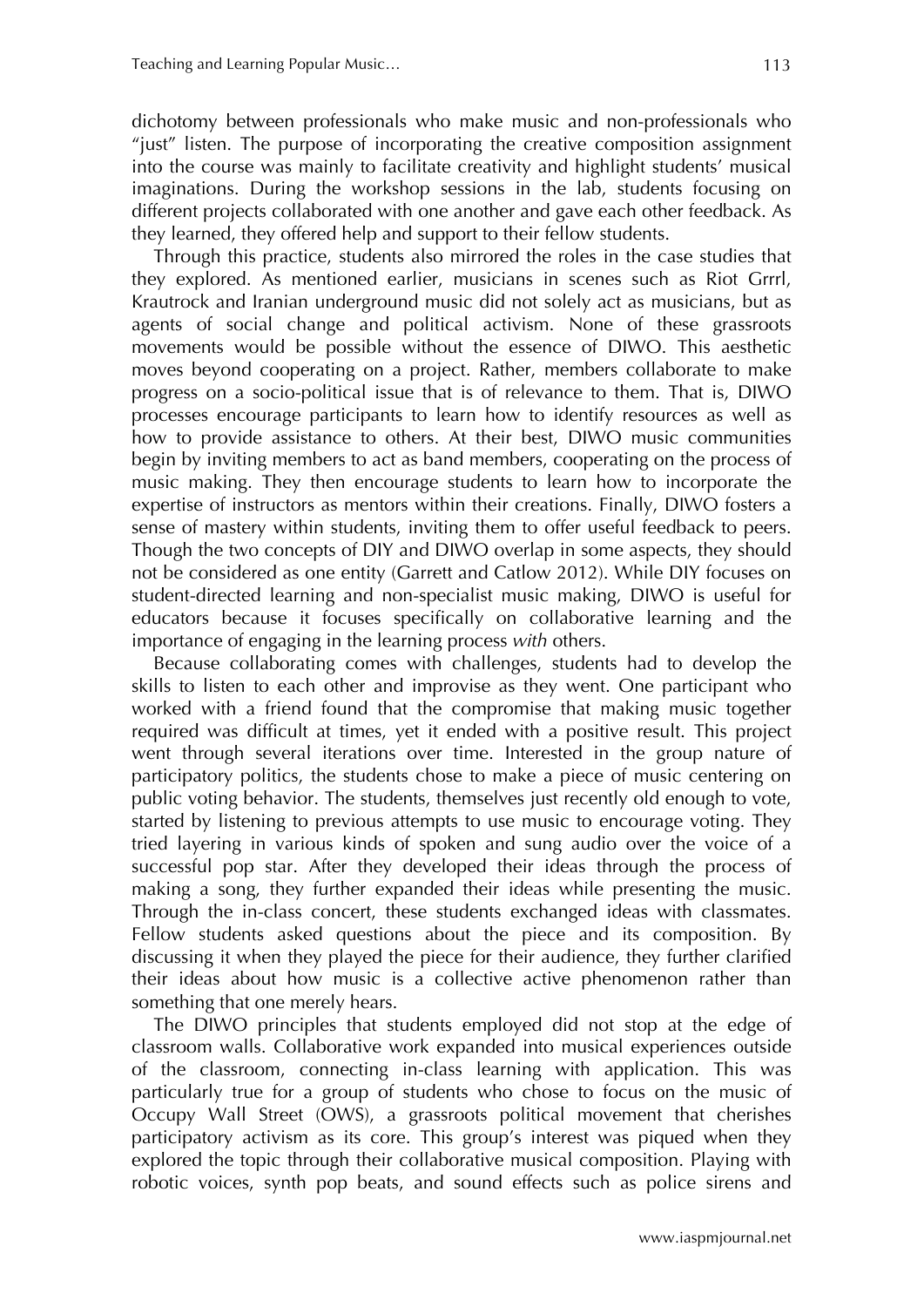aerosol cans, the ensemble developed a musical commentary on the economic situation of the Reagan era. Extending learning beyond the classroom, the students who worked together on this project became collaborative DJs for a local radio station, where they worked on a program that showcased underground and counter-cultural music. Because so many students developed their interest in OWS during the term, we felt it pertinent to invite a local musician who was involved with OWS to discuss how he made and used music within the movement. By inviting a community expert to class, we opened a space in which students connected in-class lessons with musical activities happening around the city.

These two examples were among many that demonstrated the influence of IIL on students' sense of camaraderie and partnership. In this context students learned from peer collaboration, rather than always waiting for direct instruction from their professors. From the first steps of improvising and creating their music to the final presentations and question and answer section of their performances, students showed enthusiasm, autonomy, and sense of working in a community, a community of their fellow non-major musicians who developed their own varied interests together.

The creative project served as a jumping-off-point for another project later in the course. This assignment took the form of a case study for which students were able to select any topic in which they had developed an interest; some students chose to continue with themes they had first explored through their reflective writing and musical composition. Not surprisingly for a course with DIY/DIWO elements, the punk movement with all its manifestations, including post-punk and punk across the globe was a popular theme for final projects. Other students selected themes that stemmed from subject matter covered in the course syllabus, including nationalism and black power. In this way, class discussions, personal reflection, musical composition, and personal interests from beyond the classroom directed student choice for their projects.

#### *Peer Teaching*

For the authors, a byproduct of our IIL strategy was our own learning. As previously mentioned, it was a deliberate decision to combine our understandings of popular music teaching and learning drawn from our particular disciplines in order to better serve our students. However, using this space to learn ourselves was not initially an explicit intention. The authors believe that through this partnership, the involved parties complemented each other in teaching, learning, and integrating popular music into a formal institution, and the learning process occurred not only for the students but for the teachers as well. Growing out of music scholarship that acknowledges that teachers learn through practicing their craft, we choose to use the term peer teaching to describe how we learned from each other (Russell 2006; Thompson 2007). There was not a curricular model for us to implement, and the course was intended to be flexible. In this vein, having a partner to collaborate with proved to be beneficial, again reflecting the way popular musicians create their music. We employed each other's feedback and comments when facing multiple challenges. The presence of another teacher from a different discipline and standpoint was valuable in that it added to our library of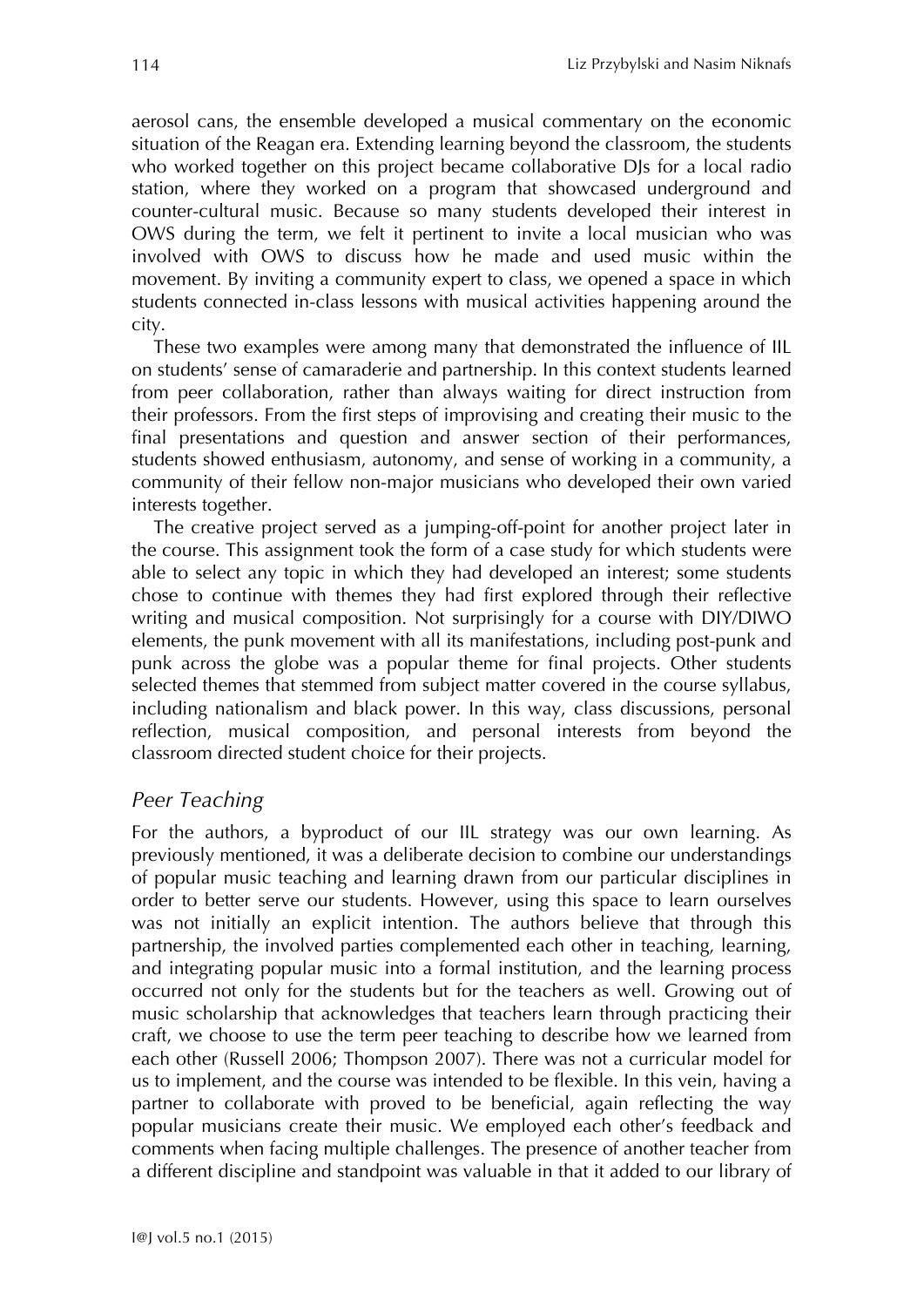teaching approaches. Our teaching collaboration became a necessary component of IIL. The productivity of such an approach warrants the serious consideration of team teaching in university settings. When making decisions about course credits for professors and budget considerations for schools and departments, it is worth keeping in mind the many benefits for students and faculty that occasional teamtaught courses can provide.

Building on each other's previous teaching experiences, we were able to offer expertise and teaching strategies from multiple areas. One teacher brought experience teaching popular music composition at a juvenile detention center; this kind of learning through doing thus informed the collaborative course design. The other brought experience of analyzing popular music in a changing social context; helping students learn to ask and answer critical questions formed another important course design element. Together, participation with two different alternative music scenes gave the instructors insight on the subjects of Iranian underground music and hip hop respectively. Pooling knowledge on digital audio recording and editing as well as specifics on different popular music genres in context allowed us to respond in greater depth to students' questions than any single person could have alone. Further, our different vantage points on popular music phenomena allowed us to model dialogue and the generative possibilities of reading a single kind of music in multiple ways, a strategy we encouraged students to explore as well.

While it required flexibility, co-teaching came with benefits for professors and students alike. Our approaches to music teaching were not always similar. This dissimilarity, mostly due to our different disciplines, created some advantages. Because one of us tended to present material with clear overarching themes to the lesson and the other through improvising on the lesson, we were able to reach students who preferred to have material arranged in both ways. Because of the flexibility needed to make the classroom experience successful, collaboration also freed us from using exactly the same methods we were taught for university teaching. For example, we were willing to try strategies each of us had used with primary and secondary school students, and found that creativity and occasional levity helped to enliven the university classroom. We sometimes improvised in the classroom, deviating from pre-arranged lesson plans when one instructor had a new idea arise, and played off each other and our students as we tried it out. We brought performance and analysis together, learned from each other, and felt a pedagogical permission to be flexible with each other and our students. Our partnership thus added value to the design and performance of the course. As Garber (2009: 74) noted:

Exciting and convincing interdisciplinary work stages a really intensive encounter of two or more disciplines, with results that can be unexpected and disconcerting, but also path-breaking and sometimes brilliant. We might compare this kind of encounter to the pedagogical challenge of team teaching, often and quite wrongly thought of as easier than conventional teaching rather than more difficult. Two teachers in the classroom can flash ideas off one another in ways that are exhilarating for both of them, and for their students. But they also need to learn each other's mental moves, rhetoric and styles of thought, taking nothing for granted. Otherwise both they and the students will be bothered and bewildered rather than bewitched. Nothing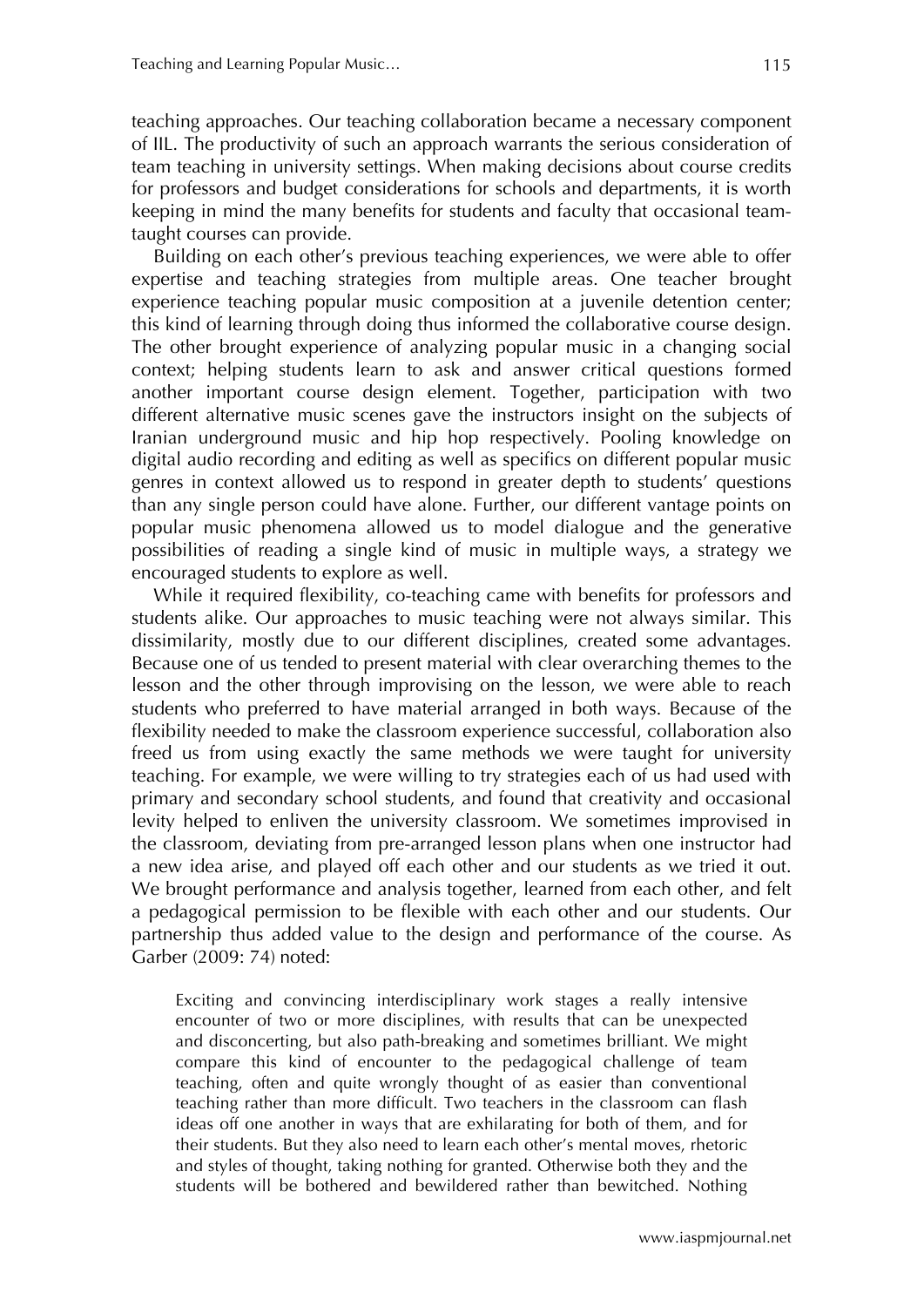works better than team teaching, when it works; nothing falls flatter when it fails.

Our partnership not only expanded our teaching horizons, but also provided us with a space to take risks, improvise and experience first-hand how students engage with their music.

## Further recommendations for teaching and learning

The institutional framework into which this class was required to fit offered structure, which came with its own challenges. Based on our own improvisatory integrative learning experiences, the authors suggest that further experimentation within the university environment could lead to more adaptive ways of incorporating popular music teaching and learning in post-secondary education. Experimenting with changes in evaluation methods could offer one such avenue for increased success. In our experience, both departmental and student expectations aligned with those of the professors assigning grades, in large part based on written and presentational student work. This was particularly the case as this course was not a performance ensemble class; the course was integrated into a framework in which students were expected to learn to listen to and describe musical sound as well as to develop critical thinking skills that would allow them to understand music in a wider social context. In our institutional setting, students typically demonstrate these skills through writing assignments, formal presentations, and exams that are graded by the professor. The students we worked with were often goal-focused in the classroom; they expected to know how teachers would assign grades, and were used to the grading process being quantifiable. While a creative composition was possible for one of the major assignments, the department expected that students would also write a traditional paper or sit an exam for the course. In this context, it was fruitful to examine the possibilities of incorporating alternative evaluation mechanisms.

Peer learning and self-assessment, common in popular music learning, allow for learning and relationship building among students (Lebler 2008). At the same time, the evaluation strategies normalized for formal university marking commonly derive from the input of a single instructor. While we were able to give student work input from two instructors and to include peer feedback in a nonevaluative manner, we were not able to fully explore alternative evaluation mechanisms. One possible option for future teaching is to expand the incorporation of evaluation by fellow members of the learning community. Outside of the academy, peer evaluation is common in popular music learning; this has been taken up to an extent in university ensemble rehearsals (Byrne and Sheridan 2000; Pulman 2014). Peer assessment has been explored to a degree in music performance (Blom and Poole 2004; Hunter 1999; Searby and Ewere 1997), but peer assessment as an explicit and official method of evaluation in music studies could be more emphasized. Hybrid methods by which teachers and peers provide feedback and contribute to a student's evaluation would be fruitful to further explore in the university classroom in the United States. The authors attempted to follow the guidelines of their specific institution, where peer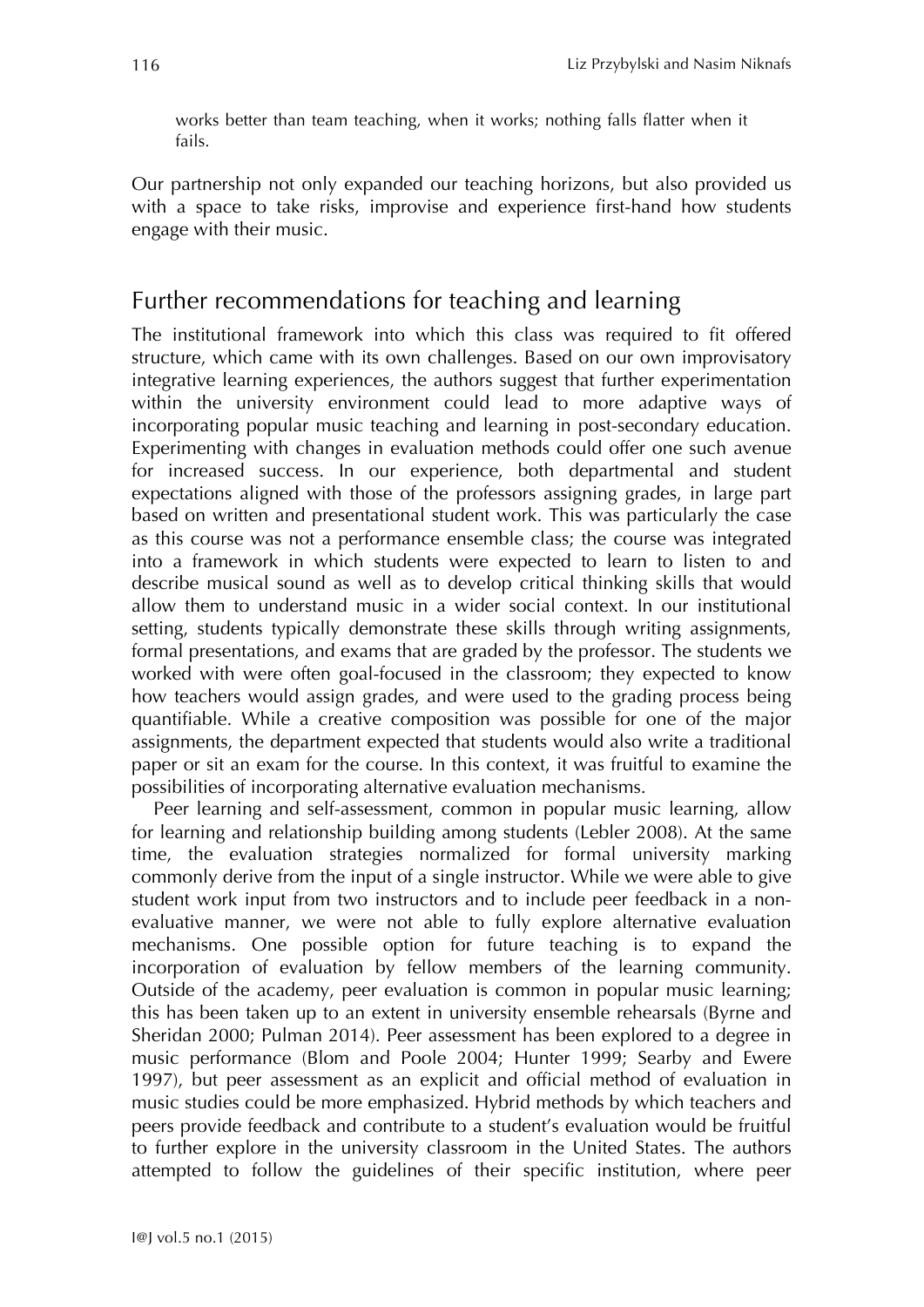evaluation was not considered a regular form of assessment in academic coursework. Efforts to increase opportunities for peer learning can build on research in peer assessment from other areas in higher education (Boud, Cohen and Sampson 2001; Dochy, Segers and Sluijsmans 1999; Falchikov and Goldfinch 2000; Topping 1998). Even when students are not learning to play in a band together, they can benefit from listening to peers and developing their skills in giving useful feedback. This interaction can be fostered both while students learn to make their own compositions and for assignments that do not involve playing music at all.

Prepared in advance, a course syllabus offers structure, and can even give students a sense of control in their own learning as the plan clearly outlines expectations. At the same time, a structured advance plan precludes a level of flexibility that can be generative in informal learning contexts. Our attempt to address this tension consisted of providing a structured syllabus that incorporated specific moments and mechanisms for students to guide the class. During the first class session, students shared topics related to the course that were of personal interest and discussed their reasons for participating in the course. When possible, teachers incorporated these ideas into daily class plans during the term, though we were limited in how much we could change the material. Students were asked to bring in musical examples from their own lives at frequent intervals. Subsequent versions of the course included increased opportunities for learners to share songs they were playing or listening to outside of class.

Our overall class plan also involved bringing in outside experts. As the class coincided with Occupy Wall Street, we were able to bring in a musician active with the movement. We had not foreseen how enthusiastic students would be about this issue; it was only by leaving space in the class plan for flexibility that we were able to accommodate student interest in this area. Yet even this openness had its limitations. With specific course outcomes to accomplish, we had to limit the number of community experts we involved in the course. As a result, the class focused time on OWS, of great interest to most but not all students, and we were unable to treat all students' specific interests with similar depth. Future courses might consider issuing a syllabus weekly or bi-weekly rather than for an entire term, giving teachers and students the flexibility to choose specific topics or assignments over the course of the class. Planning time at the beginning of a course for students and teachers to collaboratively build a syllabus, perhaps drawing from possible topics students and teachers could offer, would further increase student autonomy and collaboration. Future efforts in this area might further refine a balance between the desire of departments, students, and teachers to plan in advance with the possibilities that increased spontaneity can provide. While teachers, students, and administrators would need to remain flexible during these transitions, the process of learning differently could benefit all parties involved.

Teaching and learning in higher education will not be developed by increasing the range of genres taught in the university classroom alone. As Hebert (2011: 7) reports,

it is evidently unsafe to assume that an opening of the music curriculum to genres perceived as naturally more democratic than European art music (with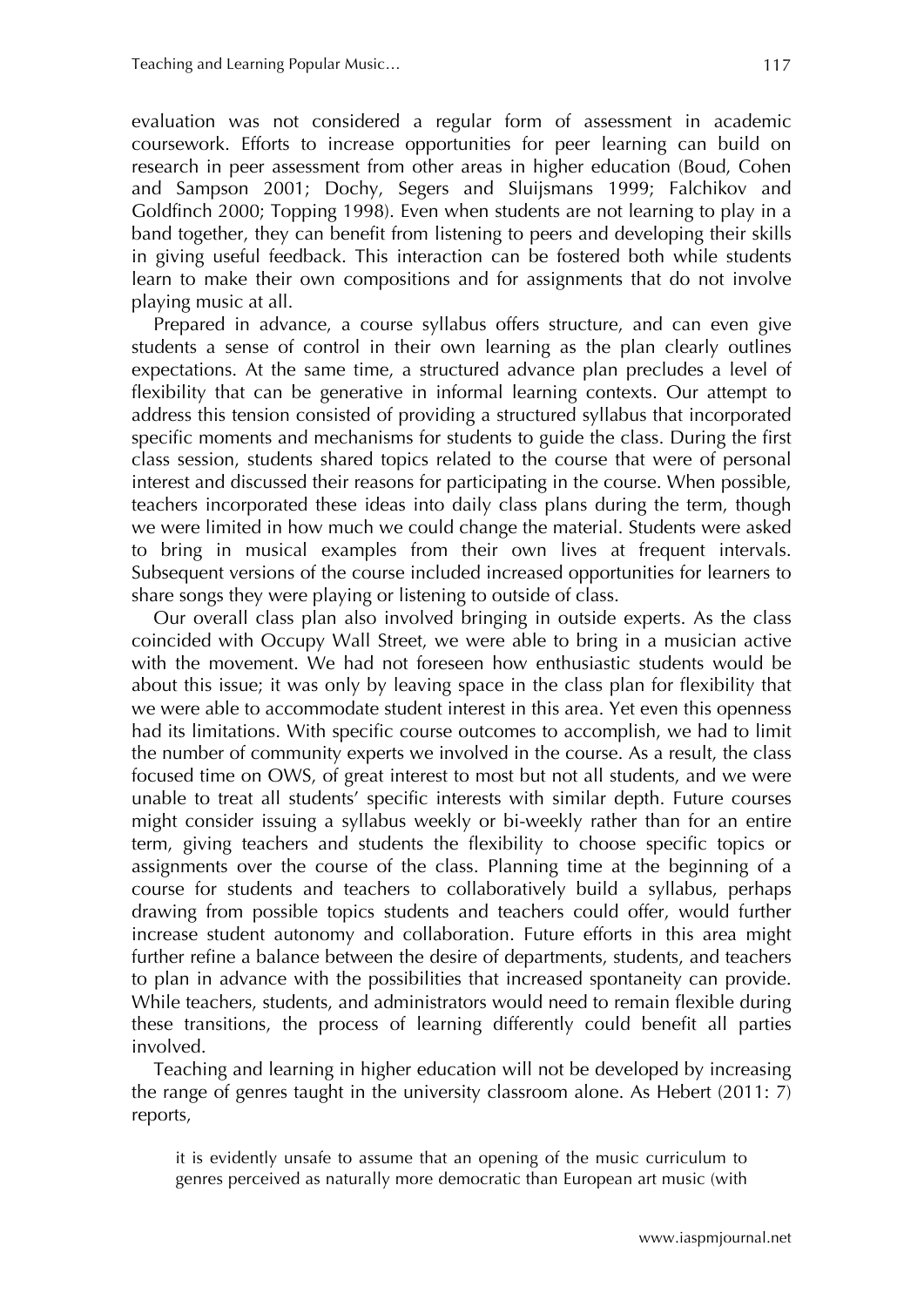its baton-wielding conductor) will necessarily lead to a more democratic form of education, as exemplified by such factors as the extreme gender imbalance, canonization of repertoire, and standardization of accepted practices and pedigrees now evident in jazz education, which serves as the most relevant model for popular music pedagogy in the U.S.A.

The method of IIL that the authors have been discussing here offers many strategies for integrating the strengths of informal learning. Hebert identifies the potential for gender imbalance and repertoire canonization to emerge from formal music education. If not considered carefully, informal strategies can also produce similarly myopic results. If students only select material based on their current interests, they may miss opportunities to expand their knowledge base and experiences. These include not only the genres with which they are familiar, but also the range of ideas expressed in and through the popular music they know. Curricula crafted intentionally to include musicians from a variety of genres, geographies, genders, ethnicities, and sexual orientations offer a foray into diverse musical worlds of which students may not yet be aware. We found that ILL helped students develop interest in musics with which they had formally not been familiar. Some students, for example, listened seriously to country music for the first time as part of the course. In the university classroom, teachers can experiment with ways to incorporate student interests and current phenomena in popular music while drawing on their own strengths and knowledge, teaching students music beyond their experience and inviting them to connect to known areas, helping them to hear known music differently. Incorporating IIL invites teachers and students to expand university teaching productively, bringing in informal music learning and DIY/DIWO strategies when relevant, and building on the strengths of formal learning environments when appropriate.

This required balance will vary for different universities, professors, and even individual groups of students. In the context of our own musicianship and teaching identities we felt it pertinent to integrate our own experience with popular music in a multitude of contexts into the classroom. We worked with students whose career paths were not to become professional musicians but who wanted to be engaged with music, to internalize it, and to continue learning it. This group of students, along with our deliberately improvisatory approach, granted us a fertile ground to take risks and move in and out of the walls of the classroom. Consequently, we worked towards creating collective ownership within our learning community throughout, and even beyond, the university term.

### Conclusion

This article has illustrated how Improvisatory Integrative Learning brings together informal music learning strategies used outside of the academy with the strengths of contextualized analysis made possible by the music classroom. Instead of assimilating informal music learning into a formal learning structure, we integrated it in a transformative manner. This strategy did not abandon but transfigured the beneficial extant elements of formal music learning through characteristics of a DIY/DIWO ethos encompassing both the self-directed and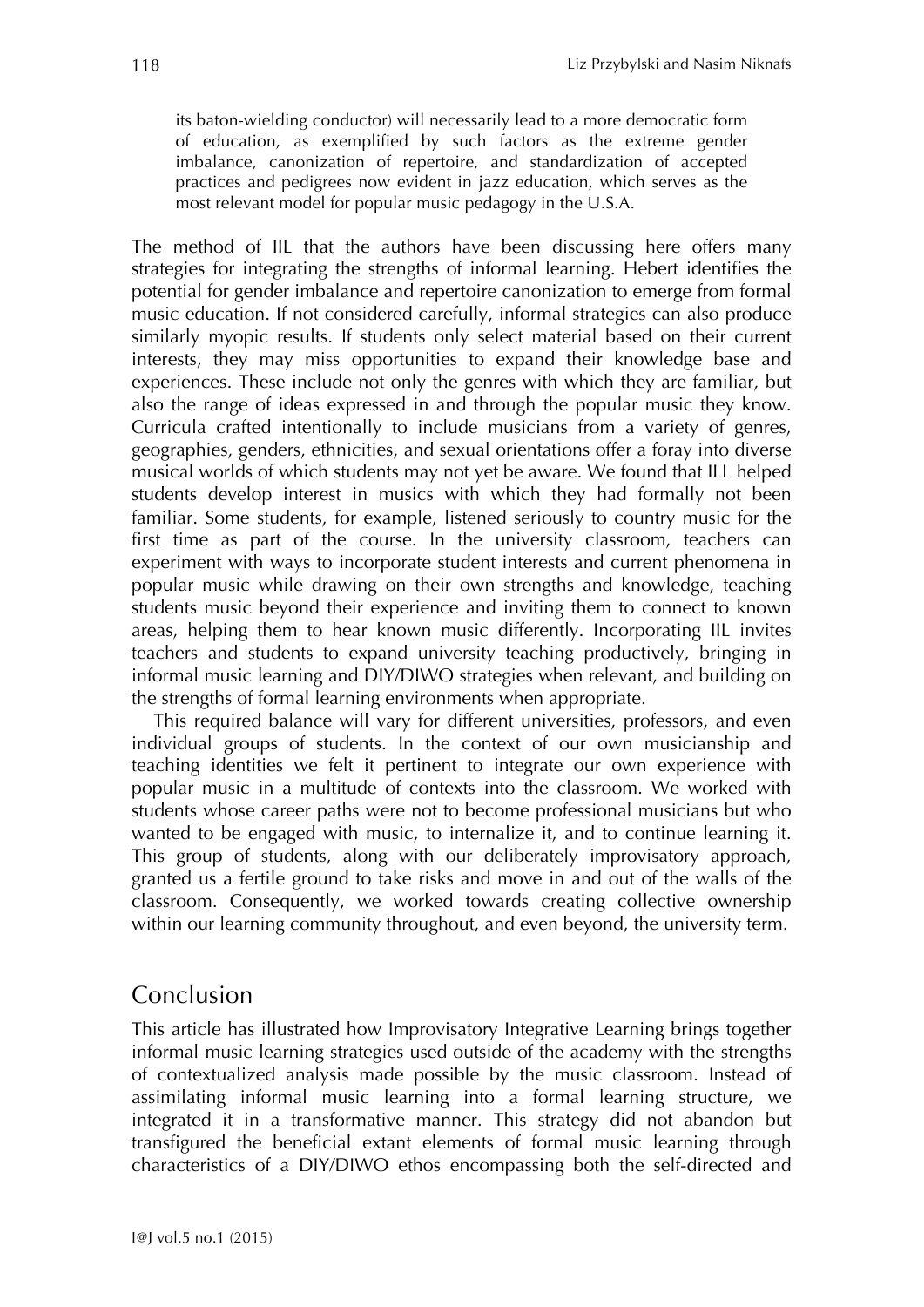collaborative elements of popular music learning and teaching. Further, we have focused on the benefits of creative music making for students who are not studying popular music performance or music production as a career path. By facilitating learning for non-specialists through autonomy, play, peer learning, and peer teaching, the music classroom expands to offer pertinent popular music content as well as new and relevant learning experiences for students. The musical projects students engaged in expanded upon existing areas of interest. Rather than necessarily producing a polished musical product with a keen ear for aesthetics, students participated in the process of creative composition and improvisation. Additionally, the class's emphasis on contemporary politics invited students to develop skills in critical listening, analysis, and music making in order to deepen their knowledge of another subject. This invites future interdisciplinary work that could bring popular music learning methods to students across departments to make classroom experiences more meaningful to them.

Integrating popular music courses into higher education offers not just one more style of music from which students may learn a similar set of skills, but teaching and learning strategies that provide innovative ways of engagement that can enrich university classrooms. These approaches can serve a diverse nonspecialist and specialist student population, whether individuals study popular music, Western art music, or other genres. We have proposed strategies for future exploration of the role of popular music in changing the status quo of teaching and learning in academia. This model suggests a number of further possibilities. Further expansion of music in higher education can integrate other musical genres, each with its own ways of learning. Even from within established structures in higher education, professors can find opportunities to change the dynamic of music teaching and learning. Higher education institutions vary in their wealth of resources, accessibility, organizational structure, and established traditions; the flexible nature of IIL can be adapted to a number of other situations with the creative input of both teachers and students. Popular music has a central role to play in this process, as both a relevant type of music for university students and as a vehicle for adapting the teaching and learning environment to facilitate relevant and expansive student engagement.

### Endnotes

 $1$  Web 2.0 tools have changed the game for self-production in music; sites with usergenerated content and the development of marketing techniques that also use these sites might be argued to expand DIY in a sense. Research exploring YouTube and music dissemination include Jung (2014). For more on Internet media and music consumption practices, consult Sanjeev and Ramaprasad (2012).

 $2$  This article employs the term "professor" as used in a US and Canadian context, which refers to a teacher in a university setting.

<sup>3</sup> The authors have taught in US and Canadian universities, and speak to concerns that are raised in other contexts as well.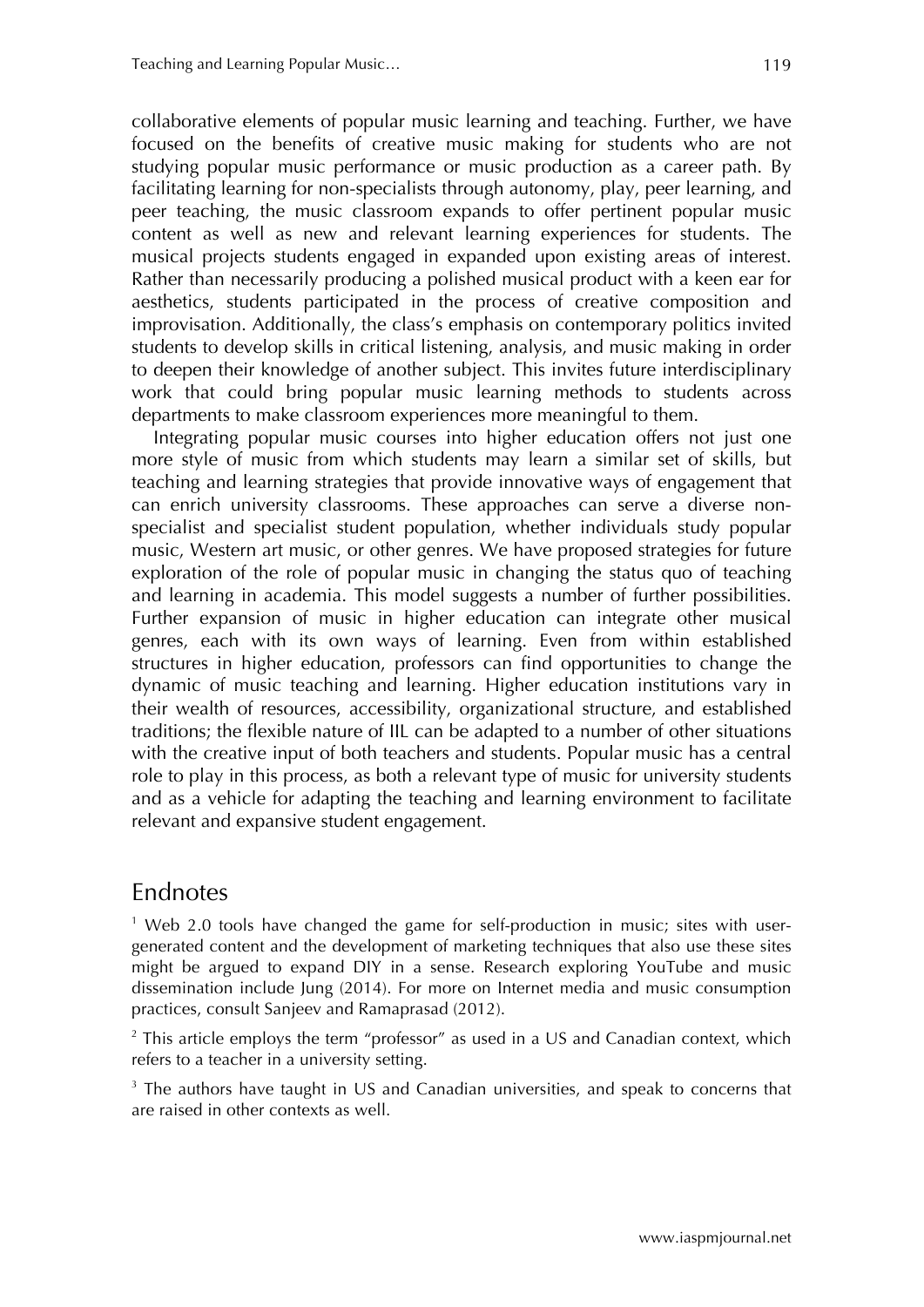## Acknowledgements

The authors would like to thank Dr. Peter Webster for his support and assistance in realizing the course, and for his continuous constructive guidance. We would also like to thank Dr. Maud Hickey for inspiring our work with creative composition for non-majors and for her help with the design of the Digital Audio Workstation learning workshops.

#### References

- Archer, R. 2012. Assessing Turbofolk Controversies: Popular Music Between the Nation and the Balkans. *Southeastern Europe* 36 (2): 178-207.
- Barz, G. and Cooley, T. J. 2008. *Shadows in the Field: New Perspectives for Fieldwork in Ethnomusicology.* 2nd Edition. New York: Oxford University Press.
- Biamonte, N. 2011. *Pop-Culture Pedagogy in the Music Classroom: Teaching Tools from American Idol to Youtube.* Lanham, Md: Scarecrow Press.
- Björnberg, A. 1993. Teach You to Rock? Popular Music in the University Music Department. *Popular Music* 12 (1): 69-75.
- Blom, D. and Poole, K. 2004. Peer Assessment of Tertiary Music Performance: Opportunities for Understanding Performance Assessment and Performing through Experience and Self-Reflection. *British Journal of Music Education* 21 (1): 111-125.
- Boud, D., Cohen, R. and Sampson J. Eds. 2001*. Peer Learning in Higher Education: Learning from and With Each Other.* UK: Psychology Press.
- Byrne, C. and Sheridan, M. 2000. The Long and Winding Road: The Story of Rock Music in Scottish Schools. *International Journal of Music Education* 36: 46-57.
- Campbell, P. S. 1995. Of Garage Bands and Song-Getting: The Musical Development of Young Rock Musicians. *Research Studies in Music Education* 4: 12-20.
- Catlow, R. and Garrett, M. 2007. Do It with Others (DIWO): Participatory Media in the Furtherfield Neighbourhood. In F. Da Rimini Ed. *A Handbook for Coding Cultures.* Coding Cultures Symposium: 21-28.
- Choate, R. A. 1968. *Documentary Report of the Tanglewood Symposium*. Washington, D.C.: Music Educators National Conference.
- Cutietta, R. 1991. Popular Music: An Ongoing Challenge. *Music Educators Journal* 77 (8): 26-29.
- Clements, A. C., and Campbell, P. S. 2006. Rap, Rock, and Rhythm: Music and More in a Methods Class. *The Mountain Lake Reader* 4: 16-22.
- Cloonan, M. and Hulstedt, L. 2013. Looking for Something New: The Provision of Popular Music Studies Degrees in the UK. *IASPM@Journal* 3 (2): 63-77.
- Cogan, B. 2007. 'Do They Owe Us a Living? Of Course They Do!' Crass, Throbbing Gristle, and Anarchy and Radicalism in Early English Punk Rock. *Journal for the Study of Radicalism* 1 (2): 77-90.
- Deci, E. L., and Ryan, R. M. 1985*. Intrinsic Motivation and Self-Determination in Human Behavior.* New York, NY: Harper and Row.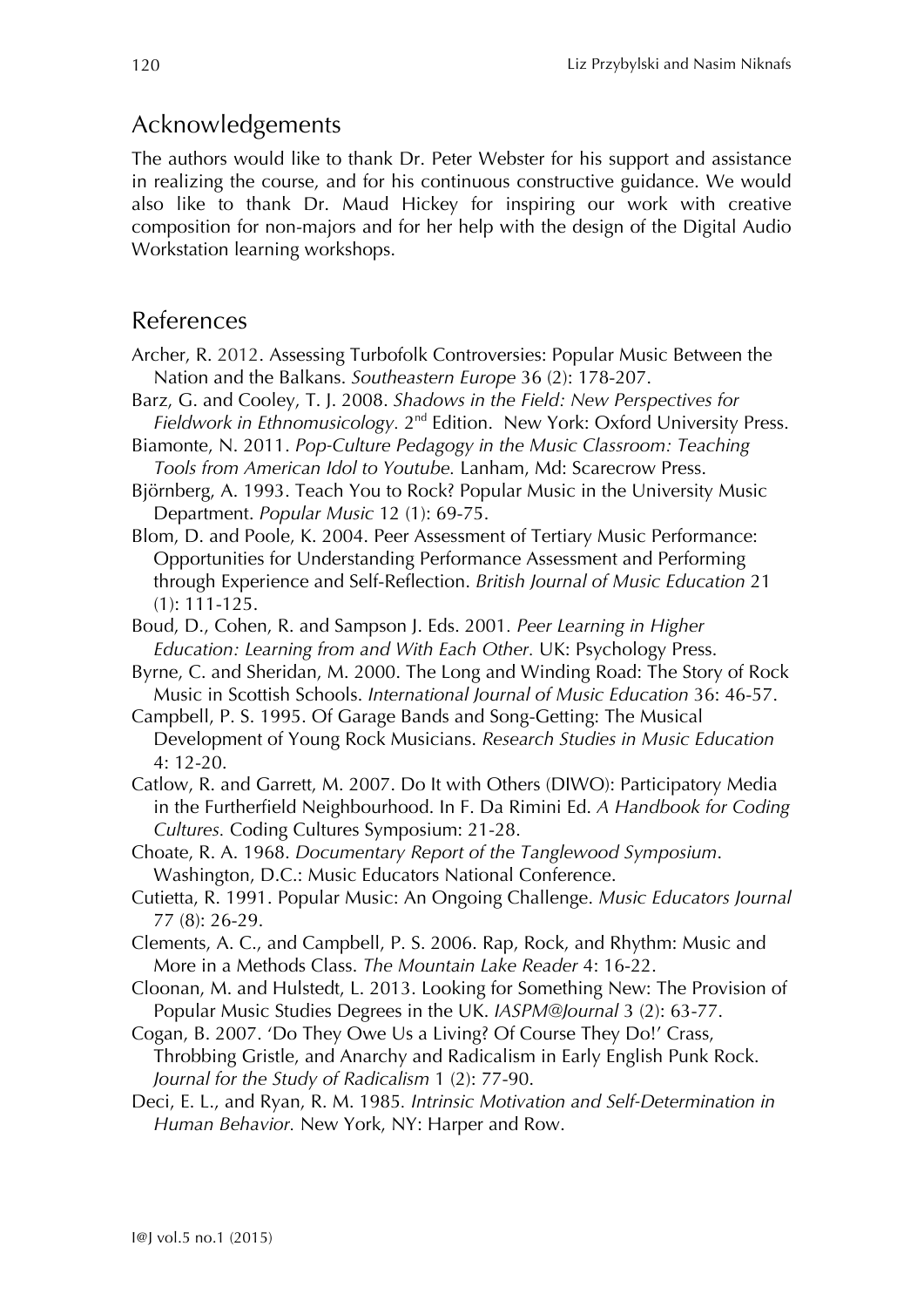- Dochy, F., Segers, M. and Sluijsmans, D. 1999. The Use of Self-, Peer and Co-Assessment in Higher Education: A Review. *Studies in Higher Education* 24 (3): 331-350.
- Dunbar-Hall, P. 2009. Studying Music, Studying the Self. In B. Bartleet and C. Ellis Eds. *Music Autoethnographies.* Brisbane: Australian Academic Press: 153- 166.
- Dunbar-Hall, P. and Wemyss, K. 2000. The Effects of the Study of Popular Music on Music Education. *International Journal of Music Education* 36: 23-34.
- Elliott, D. J. 1995. *Music Matters: A New Philosophy of Music Education.* New York, NY: Oxford University Press.
- Evelein, F. 2006. Pop and World Music in Dutch Music Education. *International Journal of Music Education* 24 (178): 178-187.
- Falchikov, N., and Goldfinch, J. 2000. Student Peer Assessment in Higher Education: A Meta-Analysis Comparing Peer and Teacher Marks. *Review of Educational Research* 70 (3): 287-322.
- Garber, M. 2009. *Academic Instincts*. Princeton: Princeton University Press.
- Garrett, M. and Catlow, R. 2012. DIWO: Do It With Others No Ecology Without Social Ecology. *Remediating the Social*: 69-74.
- Green,  $L -$ 
	- 2001. *How Popular Musicians Learn: A Way Ahead for Music Education*. UK: Ashgate.
	- 2008. *Music, Informal Learning and the School: A New Classroom Pedagogy*. Hampshire, UK: Ashgate.
- Hannan, M. 2003. Future Musicianship and Training for Popular Musicians. In S. Leong Ed. *Musicianship in the 21st Century: Issues, Trends and Possibilities.* The Rocks, N.S.W.: Australian Music Centre: 91-101.
- Harrison, A. K. 2014. "What Happens in the Cabin...": An Arts-Based Autoethnography of Underground Hip Hop Song Making. *Journal of the Society for American Music* 8 (1): 1-27.
- Hebert, D. G. 2011. Originality and Institutionalization: Factors Engendering Resistance to Popular Music Pedagogy. *Music Education Research International* 5: 12-21.
- Hebert, D. G., and Campbell, P. S. 2000. Rock Music in American Schools: Positions and Practices Since the 1960s. *International Journal of Music Education* 36: 14-22.
- Ho, W. 2014. Music Education Curriculum and Social Change: A Study of Popular Music in Secondary Schools in Beijing, China. *Music Education Research* 16 (3): 267-289.
- Hunter, D. 1999. Developing Peer-Learning Programmes in Music: Group Presentations and Peer Assessment. *British Journal of Music Education* 16 (1): 51-63.
- Jaffurs, S. E. 2004. The Impact of Informal Music Learning Practices in the Classroom, or How I learned How to Teach from a Garage Band*. International Journal of Music Education* 22 (3): 189-200.
- Jung, E. 2014. Transnational Migrations and YouTube Sensations: Korean Americans, Popular Music, and Social Media. *Ethnomusicology* 58 (1): 54-82.
- Krikun, A. 2009. Mixing Memphis Soul into the Community College Curriculum Stew. *Journal of Popular Music Studies* 21 (1): 76-89.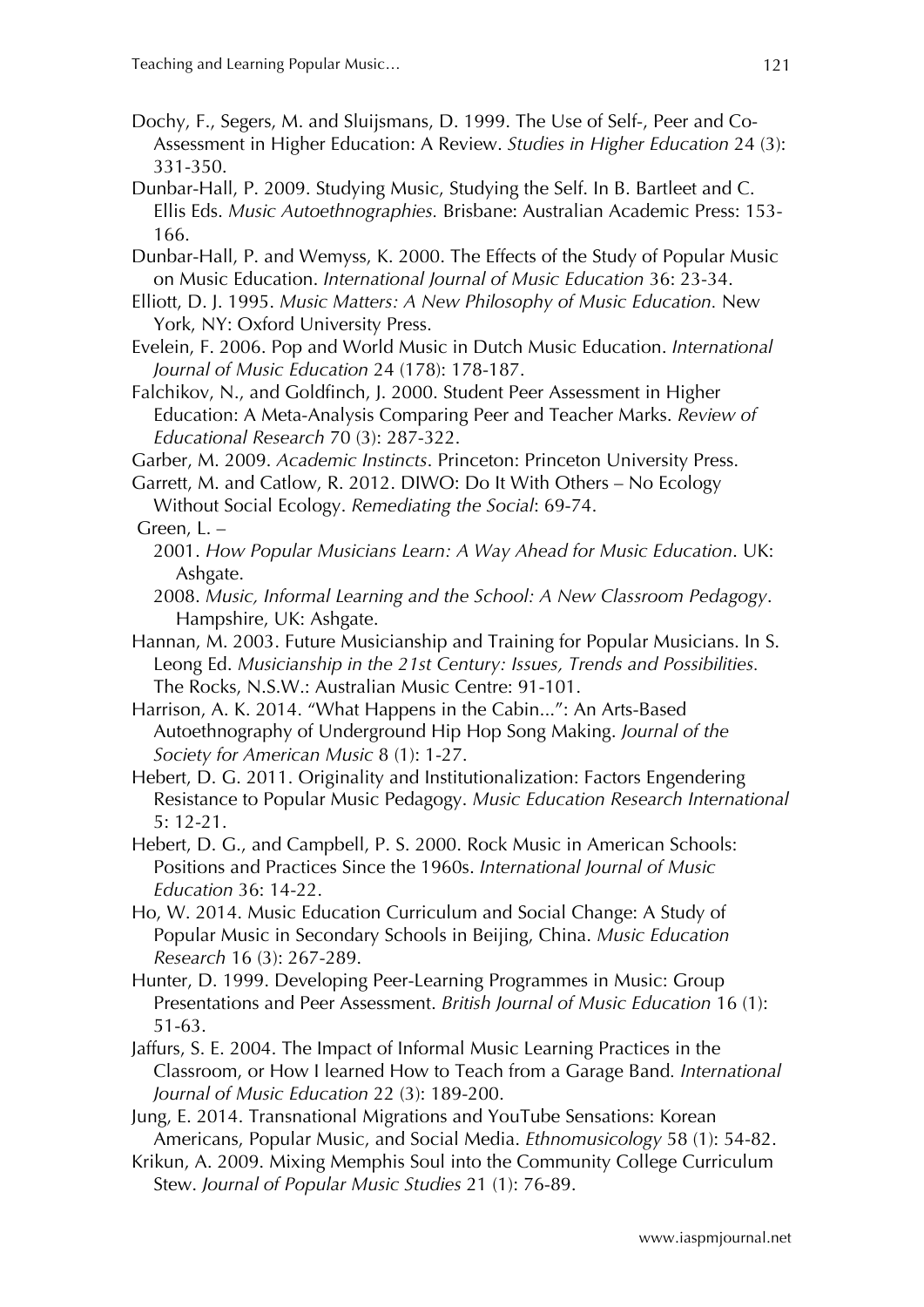- Lebler, D. 2008. Popular Music Pedagogy: Peer Learning in Practice. *Music Education Research* 10 (2): 193-213.
- Leblanc, L. 1999. *Pretty in Punk.* New Brunswick: Rutgers University Press.
- Mantie, R. 2013. A Comparison of "Popular Music Pedagogy" Discourses. *Journal of Research in Music Education* 61 (3): 334-352.
- Nooshin, L. 2005*.* Underground, Overground: Rock Music and Youth Discourses in Iran*. Iranian Studies* 38 (3): 463-494.
- Oehler, S. E. and Hanley, J. 2009. Perspectives of Popular Music Pedagogy in Practice: An Introduction. *Journal of Popular Music Studies* 21 (1): 2-19.
- Pfleiderer, M. 2011. German-language Popular Music Studies in Germany, Austria and Switzerland. *IASPM@Journal* 2 (1-2): 45-50.
- Pulman, M. 2014. Popular Music Pedagogy: Band Rehearsals at British Universities. *International Journal Of Music Education*, 32 (3): 296-310.
- Reynolds, S. 2006. *Rip It Up and Start Again.* New York: Penguin Books.
- Rodriguez, C. X. 2004. Bringing It All Back Home: The Case for Popular Music in the Schools. In C. X. Rodriguez Ed. *Bridging the Gap: Popular Music and Music Education.* Reston, VA, MENC: 3-9.
- Russell, J. 2006. What's to Be Done with the Fox? Inuit Teachers Inventing Musical Games for Inuit Classrooms. *Curriculum Inquiry* 36 (1): 15-33.
- Sanjeev, D., and Ramaprasad, J. 2012. Research Note: Music Blogging, Online Sampling, and the Long Tail. *Information Systems Research* 23 (3): 1056-1067.
- Searby, M., and Ewers, T. 1997. An Evaluation of the Use of Peer Assessment in Higher Education: A Case Study in the School of Music, Kingston University. *Assessment and Evaluation in Higher Education* 22 (4): 371-383.
- Shepherd, J. et. al. Eds. 2003. *Continuum Encyclopedia of Popular Music of the World.* London: Continuum.
- Snell, K. 2009. Embodied Performance in Popular Music: Considerations for Music Education through an Examination of the Dresden Dolls. *Journal of Popular Music Studies* 21 (1): 59-75.
- Stokes, M. 2010. *The Republic of Love: Cultural Intimacy in Turkish Popular Music*. University of Chicago Press.
- Thompson, L. K. 2007. Considering Beliefs in Learning to Teach Music. *Music Educators Journal* 93 (3): 30-35.
- Titon, J. T. 2009. Teaching Blues and Country Music, and Leading an Old-Time String Band – at an Ivy League University. *Journal of Popular Music Studies* 21 (1): 113-124.
- Topping, K. 1998. Peer Assessment Between Students in Colleges and Universities. *Review of Educational Research* 68 (3): 249-276.
- Wicke, P. 1990. *Rock Music: Culture, Aesthetics, and Sociology.* Cambridge: Cambridge University Press.
- Wong, D. 2008. Moving: From Performance to Performative Ethnography and Back Again. In G. F. Barz and T. J. Cooley Eds. *Shadows in the Field: New Perspectives for Fieldwork in Ethnomusicology*. Second Edition. New York: Oxford University Press: 76-89.
- Yuyan, W. 2009. The Road to Becoming a Musician. In B. Bartleet and C. Ellis Eds. *Music Autoethnographies.* Brisbane: Australian Academic Press: 167-180.